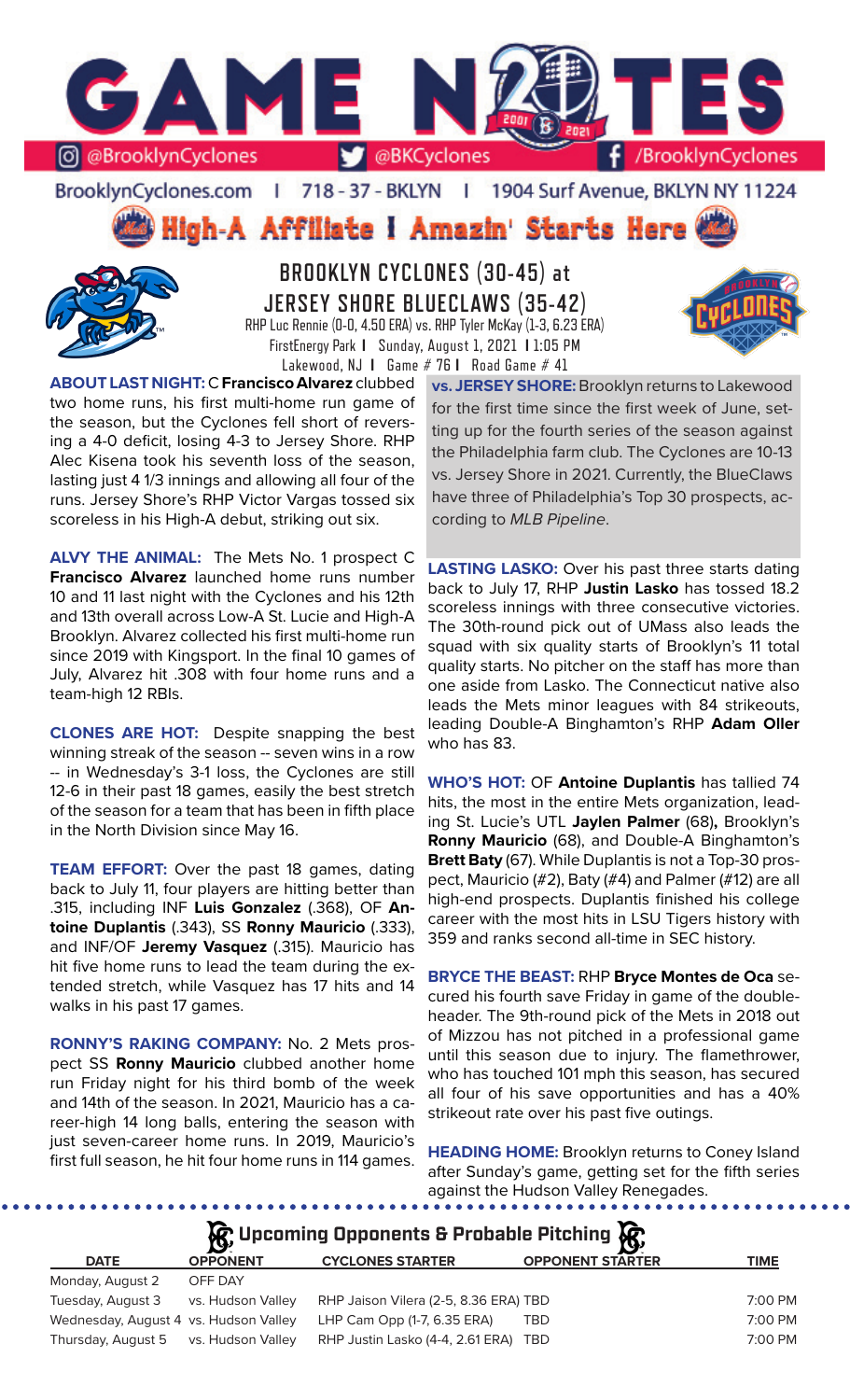| <b>JULY 31 AT JERSEY SHORE</b> | <b>STARTING PITCHER</b>                            |                                                                 | <b>PAGE 2</b> |
|--------------------------------|----------------------------------------------------|-----------------------------------------------------------------|---------------|
|                                | <b>LUC RENNIE</b>                                  |                                                                 | RHP           |
|                                | Height: 6-2                                        | Weight: 215                                                     |               |
|                                | Date of Birth: April 26, 1994                      | Age: 27                                                         |               |
|                                | Hometown: San Diego, CA                            |                                                                 |               |
|                                |                                                    | How Obtained: Signed as a minor league free agent, May 14, 2021 |               |
|                                | Drafted: 16th round pick, 2012 (Baltimore Orioles) |                                                                 |               |
|                                | High School: Torrey Pines HS (CA)                  |                                                                 |               |

**LAST TIME OUT:** Rennie made his Cyclones debut last Sunday in Coney Island against Wilmington, striking out five over four innings of two-run ball.

**BACK WITH THE METS:** New York re-signed Rennie to a  $\frac{1}{7}$ minor league contract on May 14 after having signed him to a minor league deal from 2018-2019. He chose free agency in November of 2020.

**ORIGIN STORY:** Rennie was drafted by Baltimore in the 16th round of the 2012 MLB Draft out of Torrey Pines High School in San Diego, CA. Rennie spent 2012-2015 in the Orioles system, pitching with Aberdeen in the New York-Penn League for parts of 2013, 2014, and 2015.

**OUT, THEN BACK IN:** After being released by Baltimore in 2015, Rennie pitched for Evansville in the Frontier League in 2016, 2017, and 2018 making 41 appearances (29 starts). In 2018, Rennie was signed to the Mets organization, joining Low-A Columbia and making 10 appearances. He stayed on in 2019, pitching for Advanced-A St. Lucie and Double-A Binghamton.

**NYPL HISTORY:** Luc Rennie pitched for the Aberdeen Iron-Birds 11 times over three years, but never pitched against the Cyclones.

|             |                         |            |     | , <b>.</b> .                 |                   | -----          |                                         |                |                           |            |
|-------------|-------------------------|------------|-----|------------------------------|-------------------|----------------|-----------------------------------------|----------------|---------------------------|------------|
|             |                         |            |     | High-A Brooklyn Cyclones     |                   |                |                                         |                |                           |            |
| <b>DATE</b> | <b>OPP</b>              | <b>DEC</b> | ΙP  | н                            | R                 | ER             | <b>BB</b>                               | ĸ              | HR                        | <b>AVG</b> |
| 7/25        | <b>WIL</b>              |            | 4.0 | 5                            | $\overline{2}$    | $\overline{2}$ | 3                                       | 5              | 1                         | .313       |
|             |                         |            |     |                              |                   |                |                                         |                |                           |            |
|             |                         |            |     |                              |                   |                | Double-A Binghamton RumblePonies        |                |                           |            |
| <b>DATE</b> | <b>OPP</b>              | <b>DEC</b> | ΙP  | н                            | R                 | ER             | <b>BB</b>                               | ĸ              | ΗR                        | <b>AVG</b> |
| 7/20        | ERI                     | L          | 22  | 8                            | 7                 | 7              | $\Omega$                                | 5              | 2                         | .343       |
| 7/13        | @ALT                    | L          | 4.2 | 5                            | 6                 | 6              | 2                                       | 8              | 1                         | .328       |
| 7/4         | @ RIC                   | L          | 3.2 | 7                            | 7                 | 7              | $\overline{2}$                          | 7              | 1                         | .335       |
| 6/27        | @ REA                   |            | 41  | 6                            | 7                 | 7              | $\overline{2}$                          | $\overline{2}$ | 4                         | .331       |
| 6/20        | <b>POR</b>              | W          | 6.0 | 6                            | 1                 | 1              | 1                                       | 2              | 0                         | .333       |
| 6/13        | <b>BOW</b>              | L          | 5.0 | 9                            | 7                 | 6              | $\overline{2}$                          | $\overline{2}$ | 3                         | .349       |
| 6/8         | <b>BOW</b>              | L          | 5.0 | 4                            | 5                 | 5              | 1                                       | 4              | 1                         | .341       |
| 6/2         | @ NH                    |            | 31  | 9                            | 5                 | 5              | $\overline{2}$                          | $\overline{2}$ | 1                         | .379       |
| 5/26        | @ AKR                   | L          | 2.0 | 5                            | $\overline{2}$    | $\overline{2}$ | 1                                       | 3              | 0                         | .340       |
| 5/21        | $@$ ERI                 |            | 5.2 | 5                            | 1                 | 1              | $\overline{2}$                          | 8              | 9                         | .297       |
| 5/15        | <b>ALT</b>              |            | 4.0 | 6                            | 4                 | 4              | 1                                       | $\mathfrak{D}$ | 1                         | .375       |
|             |                         |            |     |                              |                   |                |                                         |                |                           |            |
|             | K%                      |            |     |                              | BB%               |                |                                         |                | HR/9                      |            |
|             | 25%                     |            |     |                              | 15%               |                |                                         |                | 2.0                       |            |
|             |                         |            |     |                              |                   |                |                                         |                |                           |            |
|             | <b>BABIP</b>            |            |     |                              | GB%               |                |                                         |                | <b>FIP</b>                |            |
|             |                         |            |     |                              |                   |                |                                         |                |                           |            |
|             | .313                    |            |     |                              | 72.7%             |                |                                         |                | 5.61                      |            |
|             |                         |            |     |                              |                   |                | <b>RENNIE'S SEASON AND CAREER HIGHS</b> |                |                           |            |
|             | 2021 Season             |            |     |                              |                   |                |                                         |                | Career                    |            |
|             | 8 (2x, 5/21 at Erie)    |            |     |                              | <b>Strikeouts</b> |                |                                         |                | 14 (7/22/18 vs. Augusta)  |            |
|             | None                    |            |     | <b>Double Digit K Games</b>  |                   |                |                                         |                | 1 (7/22/18 vs. Augusta)   |            |
|             | 9 (2x, 6/13 vs. Bowie)  |            |     | <b>High Hits, Game</b>       |                   |                |                                         |                | 12 (4/8/14 @ Hagerstown)  |            |
|             | 4 (6/27 at Reading)     |            |     | <b>High HR, Game</b>         |                   |                |                                         |                | 4 (6/27/21 at Reading)    |            |
|             | 7 (3x, 7/20 vs. Erie)   |            |     | <b>High Runs, Game</b>       |                   |                |                                         |                | 10 (6/26/19 vs. Erie)     |            |
|             | 3 (7/25 vs. Wilmington) |            |     | <b>High Walks, Game</b>      |                   |                |                                         |                | 4 (6/15/19 vs. Altoona)   |            |
|             | 6.0 (6/20 vs. Portland) |            |     | <b>Innings Pitched, Game</b> |                   |                |                                         |                | 8.0 (8/14/19 @ Ft. Myers) |            |
|             | None<br>None            |            |     | <b>Complete Games</b>        |                   |                | 4 (8/14/19 - 8 innings at FTM)          |                |                           |            |
|             |                         |            |     |                              | <b>Shutouts</b>   |                |                                         |                | None                      |            |

**2021 GAME-BY-GAME**

|                |    | <b>CATCHER ERA</b>                         |            |                                                    |
|----------------|----|--------------------------------------------|------------|----------------------------------------------------|
| <b>NAME</b>    | G  | ER                                         | <b>INN</b> | ERA                                                |
| Alvarez        | 27 | 125                                        | 197        | 5.71                                               |
| Gaddis         | 3  | 5                                          | 26         | 1.73                                               |
| Mena           | 14 | 42                                         | 107        | 3.53                                               |
| Senger         | 9  | 44                                         | 81         | 4.89                                               |
| Uriarte        | 21 | 82                                         | 159.1      | 4.63                                               |
|                |    | <b>CYCLONES STARTING PITCHER BREAKDOWN</b> |            |                                                    |
| <b>STARTER</b> | GS |                                            |            | <b>Quality StartsRun SupportRS/Start BC Record</b> |
| Butto, Jose    | 10 |                                            | 41         | $4-6$<br>4.1                                       |
| Ginn, J.T.     | 2  | O                                          | 5          | 2.5<br>$1 - 1$                                     |
| Grey, Connor   | 4  |                                            | 21         | $3-1$<br>5.2                                       |
| Griffin, David |    | O                                          | 8          | 8.0<br>$O-1$                                       |
| Kisena, Alec   | 13 | 0                                          | 60         | $4 - 9$<br>4.6                                     |

1990, Lasko, Justin 10 1 6 41 4.1 4.6<br>
10 1 30 3.0 3.7<br>
10 1 30 5 5.0 1-0<br>
10 5 5.0 1-0<br>
10 5 5.0 1-0 0pp, Cam 10 1 30 3.0 3-7<br>
Parsons, Hunter 1 0 5 5.0 1-0<br>
Rennie, Luc 1 0 5 5.0 1-0

Rennie, Luc 1 0 5 5.0 1-0<br>
Rojas, Oscar 4 0 21 5.3 1-3

Vilera, Jaison 13 0 64 4.9 4-9

Parsons, Hunter 1 0<br>Rennie. Luc 1 0

Rojas, Oscar

|                  |                                        |      |               |  |                |       |             |      |            |                | Walker, Josh                         | 4    |                                             |    |     |       | 6.8            |    | $3-1$      |
|------------------|----------------------------------------|------|---------------|--|----------------|-------|-------------|------|------------|----------------|--------------------------------------|------|---------------------------------------------|----|-----|-------|----------------|----|------------|
|                  |                                        |      |               |  |                |       |             |      |            |                | BROOKLYN CYCLONES PITCHING BREAKDOWN |      |                                             |    |     |       |                |    |            |
|                  | W-L                                    | ERA  | IP HR         |  |                | ER BB |             | HR.  | <b>AVG</b> |                | W-L                                  | ERA  | IP.                                         | -н | R   | ER BB | K              | HR | <b>AVG</b> |
| <b>STARTERS</b>  | 14-31 5.04 344.2 335 218               |      |               |  | 193 119 352 53 |       |             |      | 252        | <b>I</b> HOME  | 17-18                                | 3.79 | 309.0 244                                   |    | 149 |       | 130 133 322 25 |    | .217       |
| <b>RELIEVERS</b> | 16-14                                  | 3.79 | 285.1 230 147 |  |                |       | 120 159 318 | - 18 | .219       | l ROAD         | $13 - 27$                            | 5.13 | 321.0 321                                   |    | 216 |       | 183 145 348 46 |    | .256       |
| <b>TOTAL</b>     | 30-45 4.40 630.0565 365 308 278 670 71 |      |               |  |                |       |             |      | .237       | <b>I TOTAL</b> |                                      |      | 30-45 4.40 630.0565 365 308 278 670 71 .237 |    |     |       |                |    |            |

### **BULLPEN NOTES**

-RHP Brian Metoyer leads the team with a 2.73 FIP and a 35.5% strikeout rate.

-RHP Bryce Montes de Oca owns the lowest BABIP on the team (.240)

-RHP Willy Taveras has fanned 35% of batters to lead the squad and his 5% walk rate is tied with RHP Josh Hejka's for the best in the bullpen...Taveras' 35.7% strikeout rate, split between Low-A St. Lucie and High-A Brooklyn ranks second in the Mets system among qualified arms, behind Tylor Megill's 36% K rate.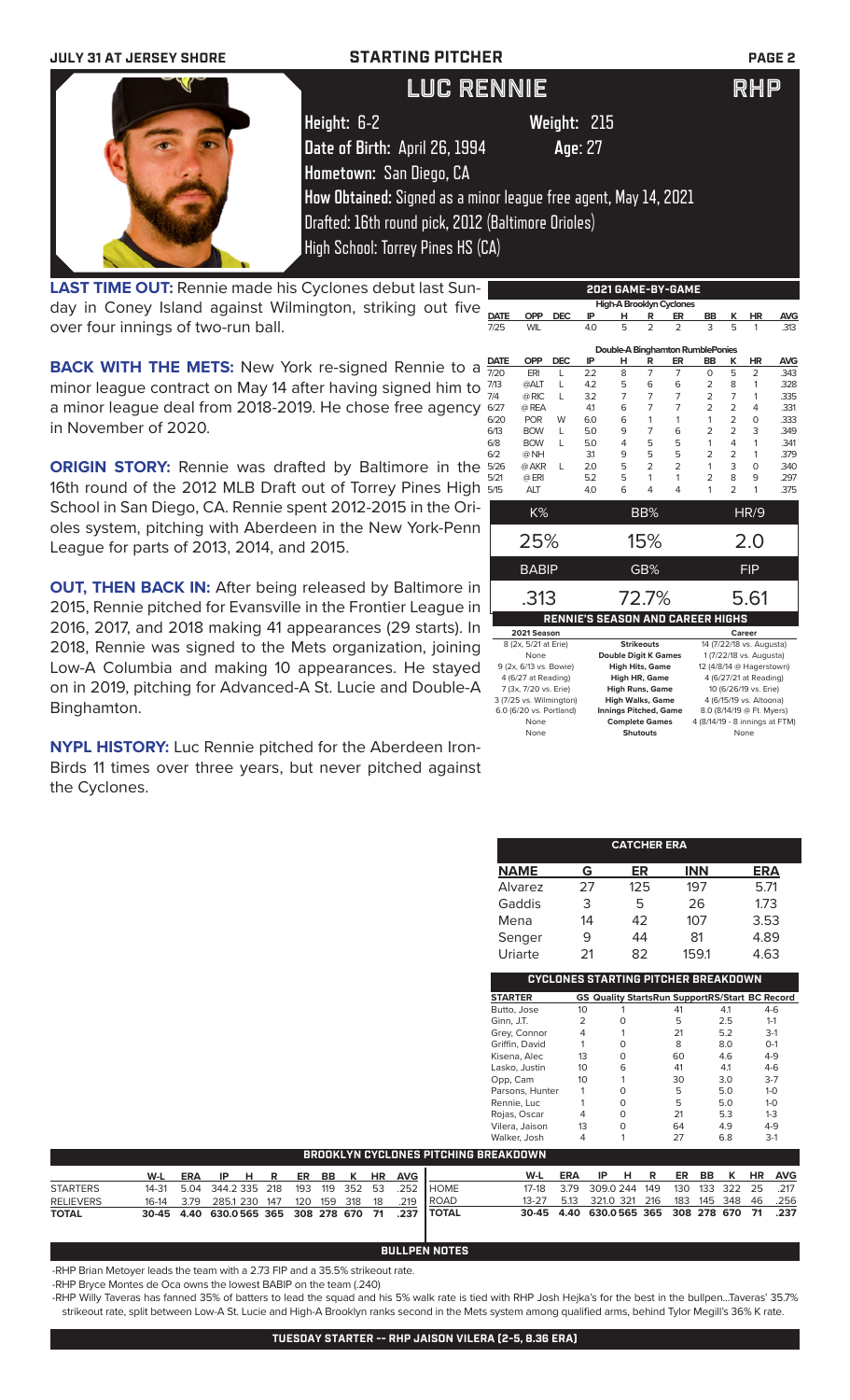| #30 FRANCISCO ALVAREZ - C<br>Last Game: 2-4, 2 HR, 3 RBI, 2 R<br><b>RISP:</b> 13-50 (.260)<br><b>Streak:</b> 5 G (8-20) | Home: 13-79 (.165)<br>Road: 26-84 (.310)<br>vs. JS: 18-65 (.277)                                                                                                      | Last HR: 7/31 at Jersey Shore<br>Multi-Hit Games: 9 (7/31 at Jersey Shore)<br>Multi-RBI Games: 9 (7/31 at Jersey Shore)                                                                                                                                                                                                                                                                                                                                              | .239, 11 HR, 32 RBI, .367 wOBA, wRC+ 127<br>Season High, Hits: 3 (6/6 at JS)<br>Season High, Runs: 3 (3x, 7/6 at HV)<br>Season High, RBI: 4 (6/6 at JS)<br><b>Season High, SB:</b> 1(2x, 7/22 vs. WIL) |
|-------------------------------------------------------------------------------------------------------------------------|-----------------------------------------------------------------------------------------------------------------------------------------------------------------------|----------------------------------------------------------------------------------------------------------------------------------------------------------------------------------------------------------------------------------------------------------------------------------------------------------------------------------------------------------------------------------------------------------------------------------------------------------------------|--------------------------------------------------------------------------------------------------------------------------------------------------------------------------------------------------------|
|                                                                                                                         | No. 38 prospect in the game according to MLB Pipeline<br>• Non-roster invitee to Mets Spring Training Signed with NYM as NDFA on July 2, 2018                         | • Enters his fourth year in the Mets organizationCalled up from Low-A St. Lucie on Monday, May 2419 years old, turning 20 on November 19<br>• Ranks as the No. 1 prospect in the Mets system according to both MLB Pipeline and Baseball AmericaRanked as No. 4 catching prospect in baseball and the<br>• Hit .417 (20-48) with five doubles, two home runs, and 12 RBIs in 15 games with St. LucieStruck out seven times and walked 15went 2-for-4 in stolen bases |                                                                                                                                                                                                        |
|                                                                                                                         |                                                                                                                                                                       |                                                                                                                                                                                                                                                                                                                                                                                                                                                                      |                                                                                                                                                                                                        |
| ZACH ASHFORD - OF<br>#9<br>Last Game: 1-4                                                                               | Home: 15-64 (.234)                                                                                                                                                    | Last HR: 5/23 vs. Hudson Valley                                                                                                                                                                                                                                                                                                                                                                                                                                      | .236, 1 HR, 13 RBI, .285 wOBA, wRC+ 75<br>Season High, Hits: 2 (5x, 7/27 at JS)                                                                                                                        |
| <b>RISP:</b> 12-35 (.343)<br><b>Streak:</b> 7 G (10-27)                                                                 | <b>Road: 14-59 (.237)</b><br>vs. JS: 8-43 (.186)                                                                                                                      | Multi-Hit Games: 5 (7/27 at Jersey Shore)<br>Multi-RBI Games: 3 (7/24 vs. Wilmington)                                                                                                                                                                                                                                                                                                                                                                                | Season High, Runs: 2 (6/6 at JS)<br><b>Season High, RBI:</b> 2 (3x, 7/24 vs. WIL)<br><b>Season High, SB: 1 (3x, 7/7 at HV)</b>                                                                         |
|                                                                                                                         | • Drafted by the Mets out of Fresno State in the 6th round of the 2019 MLB Draft                                                                                      | • Enters his third year in the Mets organizationCalled up from Low-A St. Lucie on Saturday, May 22<br>• Hit .340 (17-50) in 14 games with the St. Lucie Mets in 2021, collecting three doubles and six walks with a stolen base<br>• Spent his first few games as a pro with Brooklyn in 2019, hitting .136 in 16 games before being sent to the GCL Mets (37 G, .295/2/23/.413)                                                                                     |                                                                                                                                                                                                        |
| # 11<br><b>CODY BOHANEK - INF</b>                                                                                       |                                                                                                                                                                       |                                                                                                                                                                                                                                                                                                                                                                                                                                                                      | .188, 4 HR, 15 RBI, .302 w0BA, wRC+ 86                                                                                                                                                                 |
| Last Game: DNP<br>RISP: 3-33 (.091)<br><b>Streak:</b>                                                                   | Home: 12-59 (.203)<br><b>Road: 13-79 (.165)</b><br>vs. JS: 9-34 (.265)                                                                                                | Last HR: 7/22 vs. Wilmington<br>Multi-Hit Games: 4 (6/27 vs. Jersey Shore)<br>Multi-RBI Games: 3 (7/15 vs. Jersey Shore)                                                                                                                                                                                                                                                                                                                                             | Season High, Hits: 3 (5/5 at Asheville)<br>Season High, Runs: 2 (2x, 6/15 at Wil)<br>Seaon High, RBI: 2 (3x, 7/15 vs. JS)<br><b>Season High, SB:</b> 1 (2x, 6/27 vs. JS)                               |
|                                                                                                                         | exchange for OF Ross Adolph, INF Luis Santana, and C Scott Manea<br>• Broke camp with Brooklyn: 5 G, .313/.500/.500 with a home run a two RBIs before the call up     | • Enters his third year in the Mets organization and his fifth as a professionalTraded from Houston to the Mets in January of 2019 along with 3B J.D. Davis in<br>• Returns from Triple-A Syracuse 5/12-6/8 and 6/24: 21 G, 179/.338/.268 with three doubles, a triple, and a home run with 11 walks<br>• Originally drafted by Houston in the 30th round of the 2017 MLB Draft from the University of Illinois-Chicago                                              |                                                                                                                                                                                                        |
| #8<br><b>ANTOINE DUPLANTIS - OF</b>                                                                                     |                                                                                                                                                                       |                                                                                                                                                                                                                                                                                                                                                                                                                                                                      | .273, 5 HR, 22 RBI, .331 wOBA, wRC+ 104                                                                                                                                                                |
| Last Game: 0-3, BB<br>RISP: 13-52 (.250)<br>Streak:                                                                     | Home: 27-114 (.237)<br><b>Road: 47-153 (.307)</b><br>vs. JS: 20-78 (.256)                                                                                             | <b>Last HR:</b> 7/22 vs. Wilmington<br>Multi-Hit Games: 20 (7/27 at Jersey Shore)<br>Multi-RBI Games: 4 (7/22 vs. Wilmington)                                                                                                                                                                                                                                                                                                                                        | Season High, Hits: 4 (2x, 7/22 vs. WIL)<br>Season High, Runs: 4 (5/16 at Greenville)<br><b>Season High, RBI:</b> 3 (2x, 7/22 vs. WIL)<br>Season High, SB: 1 (3x, 7/2 at Aberdeen)                      |
| finished a season at LSU hitting lower than .316                                                                        | • Recorded eight outfield assists in 47 games to lead Brooklyn in 2019                                                                                                | · Enters his third year in the Mets organization Spent his draft year with Brooklyn and scored the game-winning run against Lowell in the 2019 NYPL Championship<br>• Finished his LSU career with 359 hits, most in school history and second-most in SEC history behind fellow Mets MiLB outfielder Jake Mangum (383 hits)Never                                                                                                                                    |                                                                                                                                                                                                        |
|                                                                                                                         |                                                                                                                                                                       | • Mets 12th round pick, 2019Also drafted in the 19th round by Cleveland in 2018Brother Armond, holds the world record in the pole vault with a height of 6.18m.                                                                                                                                                                                                                                                                                                      |                                                                                                                                                                                                        |
| #7<br><b>EDGUARDO FERMIN - INF</b>                                                                                      |                                                                                                                                                                       |                                                                                                                                                                                                                                                                                                                                                                                                                                                                      | .245, 2 HR, 7 RBI, .347 wOBA, wRC+ 115                                                                                                                                                                 |
| Last Game: 1-3, R, BB<br><b>RISP: 4-11 (.364)</b><br><b>Streak: 1 G (1-3)</b>                                           | <b>Home: 7-31</b><br><b>Road: 5-18</b><br>vs. JS: 8-35 (.229)                                                                                                         | Last HR: 7/27 at Jersey Shore<br>Multi-Hit Games: 3 (7/27 at Jersey Shore)<br>Multi-RBI Games: 1 (7/27 at Jersey Shore)                                                                                                                                                                                                                                                                                                                                              | Season High, Hits: 2 (3x, 7/27 at JS)<br><b>Season High, Runs: 4 (7/27 at JS)</b><br><b>Season High, RBI: 5 (7/27 at JS)</b><br>Season High, SB: 1 (2x, 7/27 at JS)                                    |
|                                                                                                                         | • Comes to Brooklyn on 7/13 from Double-A Binghamton (played one game with no ABs)<br>• Played five games with Low-A St. Lucie and four games with the FCL Mets.      | • Enters his eighth year in the Mets organizationsigned as international free agent on July 2, 2014 out of Puerto Ordaz, Venezuela<br>• Named after Mets legend, and former Brooklyn Cyclones manager Edgardo Alfonzo, and allegedly cried when he first met Fonzie.<br>• Has played 314 games across all levels except for Triple-APlayed 23 games for the Cyclones in 2017.                                                                                        |                                                                                                                                                                                                        |
| #7<br><b>NIC GADDIS - C/3B</b>                                                                                          |                                                                                                                                                                       |                                                                                                                                                                                                                                                                                                                                                                                                                                                                      | .222, 1 HR, 2 RBI, .395 WOBA, WRC+ 145                                                                                                                                                                 |
| Last Game: DNP<br><b>RISP: 2-5</b><br><b>Streak:</b>                                                                    | <b>Home: 1-6</b><br><b>Road: 0-3</b><br>$vs.$ JS: $0-3$                                                                                                               | <b>Last HR:</b> 7/24 vs. Wilmington<br><b>Multi-Hit Games:</b><br>Multi-RBI Games: 1 (7/24 vs. Wilmington)                                                                                                                                                                                                                                                                                                                                                           | Season High, Hits: 1 (7/24 vs. Wilmington)<br>Season High, Runs: 1 (7/24 vs. Wilmington)<br>Season High, RBI: 2 (7/24 vs. Wilmington)<br>Season High, SB:                                              |
|                                                                                                                         | • Hit a combined .192 across 40 games in 2019 with Brooklyn and the GCL Mets                                                                                          | • Enters his third year in the Mets organizationReceived from Low-A St. Lucie on Saturday, July 17 when C Juan Uriarte was placed on the temp. inactive list<br>. Hit .250 (20-80) with a .421 OBP in 25 games with St. Lucie, hitting three home runs (a career-high) from his two in 2019.<br>• Returns to Coney Island where he was a member of the 2019 Cyclones for 15 games before being transferred to the GCL Mets.                                          |                                                                                                                                                                                                        |
|                                                                                                                         |                                                                                                                                                                       | • Drafted by the Mets in the 16th round of the 2019 MLB Draft out of Jacksonville StateHails from Trenton, GA.                                                                                                                                                                                                                                                                                                                                                       |                                                                                                                                                                                                        |
| # 20 JOE GENORD - INF<br>Last Game: 2-4, 2B                                                                             | Home: 14-82 (.171)                                                                                                                                                    | Last HR: 6/20 at Wilmington                                                                                                                                                                                                                                                                                                                                                                                                                                          | .202, 7 HR, 20 RBI, .272 w0BA, wRC+ 62<br>Season High, Hits: 3 (2x, 5/19 vs. HV)                                                                                                                       |
| <b>RISP:</b> 7-49 (.143)<br><b>Streak:</b> 1 G (2-4)                                                                    | <b>Road:</b> 25-118 (.212)<br>vs. JS: 12-62 (.194)                                                                                                                    | Multi-Hit Games: 8 (7/31 at Jersey Shore)<br><b>Multi-RBI Games:</b> 3 (6/1 at Jersey Shore)                                                                                                                                                                                                                                                                                                                                                                         | <b>Season High, Runs:</b> 3 (2x, 5/19 vs. HV)<br><b>Season High, RBI:</b> 3 (5/8 at Asheville)<br><b>Season High, SB: 1 (6/18 at Wilmington)</b>                                                       |
| • Mets 9th round pick in 2019 out of South Florida                                                                      | • Two-time All-AAC honoree who led USF in home runs in each of his three seasons<br>• Also drafted by the Los Angeles Dodgers in the 19th round of the 2015 draft.    | • Enters his third year in the Mets organizationNamed to the NYPL All-Star team and won a league title with Brooklyn in 2019<br>• Led the Cyclones with nine home runs and 44 RBIsEarned Player of the Week honors with the Cyclones during the week of July 7.                                                                                                                                                                                                      |                                                                                                                                                                                                        |
| <b>LUIS GONZALEZ - INF</b><br># 10                                                                                      |                                                                                                                                                                       |                                                                                                                                                                                                                                                                                                                                                                                                                                                                      | .277, 3 HR, 8 RBI, .317 wOBA, wRC+ 95                                                                                                                                                                  |
| Last Game: 1-4<br><b>RISP:</b> 4-20 (.200)<br><b>Streak:</b> 6 G (9-23)                                                 | Home: 12-34 (.353)<br><b>Road: 11-49 (.224)</b><br>vs. JS: 8-32 (.250)                                                                                                | Last HR: 7/27 at Jersey Shore<br>Multi-Hit Games: 5 (7/27 at Jersey Shore)<br>Multi-RBI Games: 2 (7/27 at Jersey Shore)                                                                                                                                                                                                                                                                                                                                              | Season High, Hits: 4 (7/22 vs. Wilmington)<br>Season High, Runs: 3 (2x 7/22 vs. WIL)<br><b>Season High, RBI:</b> 2 (2x, 7/27 at JS)<br><b>Season High, SB:</b> 1 (7/22 vs. WIL)                        |
| • Signed with the Reds in September of 2012.                                                                            | • Played three games with Low-A St. Lucie, going 3-12 with a double<br>• Career .253 hitter in 587 games and 2,151 at-bats with Cincinnati and New York farm systems. | • Enters his first season in the Mets organization, signing a minor league deal with New York on May 30, 2021.<br>• Spent seven seasons in the Cincinnati farm system, reaching as high as Triple-A Louisville in 2019.                                                                                                                                                                                                                                              |                                                                                                                                                                                                        |
| 22 COLE KLESZCZ - OF                                                                                                    |                                                                                                                                                                       |                                                                                                                                                                                                                                                                                                                                                                                                                                                                      | .111, O HR, 1 RBI, .118 wOBA, wRC+ -30                                                                                                                                                                 |
| Last Game: DNP                                                                                                          | <b>Home: 3-21</b>                                                                                                                                                     | Last HR:                                                                                                                                                                                                                                                                                                                                                                                                                                                             | Season High, Hits: 1 (3x 7/18 vs. JS)                                                                                                                                                                  |

**AUGUST 1 AT JERSEY SHORE BATTING PAGES PAGE 3**

**Streak: vs. JS:** 3-16 (.188) **Multi-RBI Games: Season High, RBI:** 1 (7/16 vs. JS) **Season High, SB:** 

**RISP:** 0-8 **Road:** 0-6 **Multi-Hit Games: Season High, Runs:** 1 (7/16 vs. JS)

• Enters his third year in the Mets organization...received from Low-A St. Lucie on July 13 after playing 28 games with the St. Lucie Mets • Posted a 111 wRC+ and 23% walk rate with Low-A, hitting .167 with a .387 OBP, two home runs, and 15 RBIs.

• Played 44 games in his first professional season with the Kingsport Mets with just a 5% walk rate

• Drafted by the Mets in the 33rd round in 2019 from Azusa Pacific University

• Hails from Valencia, CA...attended College of the Canyons (CA), UC Santa Barbara, and then Azusa Pacific University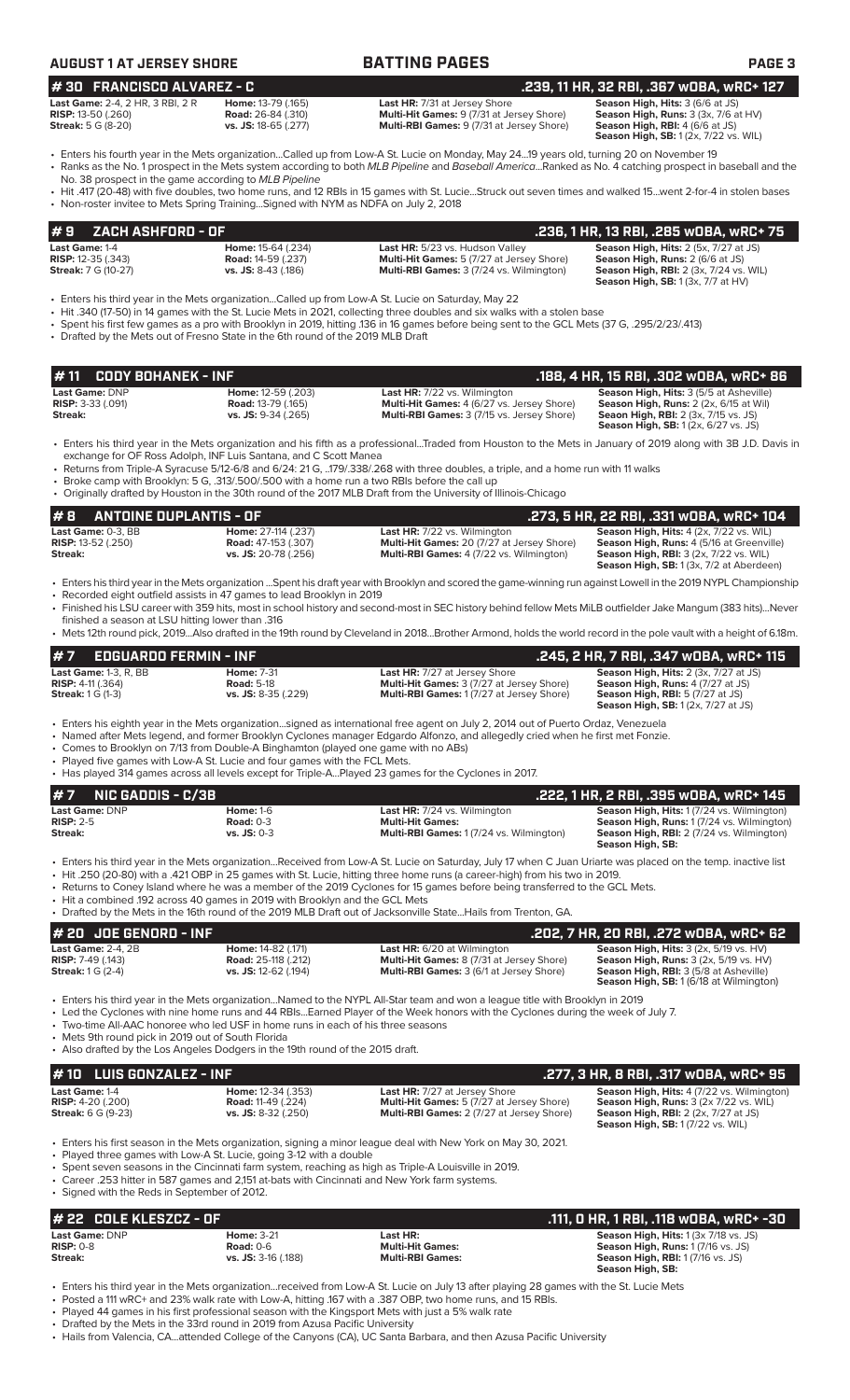| <b>AUGUST 1 AT JERSEY SHORE</b>                                    |                                                                                                                                                                        | <b>BATTING PAGES</b>                                                                                                                                                                                                                                                                                                              | <b>PAGE 4</b>                                                                                                                                                                                                                          |
|--------------------------------------------------------------------|------------------------------------------------------------------------------------------------------------------------------------------------------------------------|-----------------------------------------------------------------------------------------------------------------------------------------------------------------------------------------------------------------------------------------------------------------------------------------------------------------------------------|----------------------------------------------------------------------------------------------------------------------------------------------------------------------------------------------------------------------------------------|
| #2<br><b>RONNY MAURICIO - INF</b>                                  |                                                                                                                                                                        |                                                                                                                                                                                                                                                                                                                                   | .247, 14 HR, 42 RBI, .320 WOBA, WRC+ 97                                                                                                                                                                                                |
| Last Game: 0-4<br><b>RISP: 15-64 (.234)</b><br>Streak:             | Home: 22-113 (.195)<br><b>Road:</b> 45-151 (.298)<br>vs. JS: 24-94 (.255)                                                                                              | Last HR: 7/30 at Jersey Shore - G1<br><b>Multi-RBI Games: 12 (7/27 at Jersey Shore)</b>                                                                                                                                                                                                                                           | Season High, Hits: 3 (4x, 6/17 at Wilmington)<br>Multi-Hit Games: 18 (7/30 at Jersey Shore - G1) Season High, Runs: 3 (7/27 at Jersey Shore)<br>Season High, RBI: 4 (2x, 5/16 at Greeville)<br><b>Season High, SB: 2 (6/27 vs. JS)</b> |
| Dominican Winter League                                            |                                                                                                                                                                        | • Enters his fifth year in the Mets organizationRated as the No. 2 prospect in the Mets system and the No. 58 prospect in baseball according to MLB Pipeline<br>• Non-roster invitee to Spring Training for the third consecutive seasonSpent 2020 at the Mets Alternate Site and had one at-bat with the Tigres del Licey in the |                                                                                                                                                                                                                                        |
|                                                                    | • Named a South Atlantic League mid-season All-Star with Columbia (A) in 2019                                                                                          | • Won the 2018 GCL Mets Sterling Award, given to the team's most valuable playerSigned with the Mets as a 16-year-old on July 2, 2017.                                                                                                                                                                                            |                                                                                                                                                                                                                                        |
| $# 16$ JOSE MENA - C                                               |                                                                                                                                                                        |                                                                                                                                                                                                                                                                                                                                   | .161, 1 HR, 4 RBI, .213 wOBA, wRC+ 29                                                                                                                                                                                                  |
| Last Game: DNP<br><b>RISP: 3-18 (.167)</b><br>Streak:              | <b>Home: 2-26</b><br><b>Road: 6-28</b><br>$vs.$ JS: 3-21 (.143)                                                                                                        | Last HR:<br><b>Multi-Hit Games: 1(6/20 at Wilmington)</b><br><b>Multi-RBI Games:</b>                                                                                                                                                                                                                                              | Season High, Hits: 3 (6/20 at Wilmington)<br><b>Season High, Runs: 2 (6/30 at ABD G2)</b><br><b>Season High, RBI:</b> 1(4x, 6/23 vs. JS)<br>Season High, SB:                                                                           |
| • Enters his sixth year in the Mets organization<br>RBIs, and runs | • Has caught 81% of would-be base stealers (51 of 81) in his previous four seasons in the system.<br>Signed with the Mets on June 22, 2016 as international free agent | • Won a 2019 NYPL Championship with Brooklyn, posting his best offensive season as a professional, posting career highs in batting average, hits, home runs,                                                                                                                                                                      |                                                                                                                                                                                                                                        |

RBI:<br>Has • Signed with the Mets on June 22, 2016 as international free agent.

| $\#$ 4 LT STRUBLE - OF                              |                                                      |                                                               | .207, 0 HR, 3 RBI, .305 w0BA, wRC+ 87                                                              |
|-----------------------------------------------------|------------------------------------------------------|---------------------------------------------------------------|----------------------------------------------------------------------------------------------------|
| <b>Last Game: 0-2</b><br><b>RISP:</b> $4-16$ (.250) | <b>Home: 8-27 (.296)</b><br><b>Road: 4-27 (.148)</b> | Last HR:<br><b>Multi-Hit Games: 1 (6/25 vs. Jersey Shore)</b> | <b>Season High, Hits: 2 (6/25 vs. JS)</b><br><b>Season High, Runs: 1 (7x, 7/30 at JS G1)</b>       |
| Streak:                                             | <b>vs. JS:</b> 5-20 (.250)                           | <b>Multi-RBI Games: 2 (7/3 at Aberdeen)</b>                   | <b>Season High, RBI:</b> $2$ ( $2x$ , $7/3$ at ABD)<br><b>Season High, SB:</b> 1 (7/30 at JS - G1) |

• Enters his third year in the Mets organization...Returned 6/8 from Triple-A Syracuse...went 1-2 with a walk in two games...received from Low-A St Lucie on 5/18.

• With Brooklyn 5/19-5/23: 1-5...Went 6-21 (.286) with three RBIs and four walks in seven games with the St. Lucie Mets to begin the year

Played in the GCL in 2019, hitting .231 over 18 games during his draft year

• Selected by the Mets in the 29th round in 2019 out of Felician College...Hails from Hammonton, NJ

| # 45 JOE SUOZZI - OF           |                     |                                                  | .219, 1 HR, 3 RBI, .335 wOBA, wRC+ 107   |
|--------------------------------|---------------------|--------------------------------------------------|------------------------------------------|
| Last Game: 0-1 (pinch hit)     | <b>Home: 4-22</b>   | <b>Last HR: 7/16 vs. Jersey Shore</b>            | <b>Season High, Hits: 2 (7/28 at JS)</b> |
| <b>RISP:</b> $3-13$ ( $.231$ ) | <b>Road: 3-10</b>   | <b>Multi-Hit Games: 1 (7/28 at Jersey Shore)</b> | <b>Season High, Runs: 2 (7/27 at JS)</b> |
| Streak:                        | vs. JS: 5-23 (.217) | <b>Multi-RBI Games: 1(7/16 vs. Jersey Shore)</b> | <b>Season High, RBI:</b> 2 (7/16 vs. JS) |
|                                |                     |                                                  | Season High, SB:                         |

• Enters his third year in the Mets organization...received from Low-A St. Lucie on July 13

• Hit .292 with a .372 on-base percentage in 30 games with the Mets...posted a wRC+112, hitting four doubles and two home runs

• Signed by the Mets on June 15, 2020 out of Boston College

• Attended Chaminade High School in Mineola, NY

• His father, Tom Suozzi, is the former Nassau County Executive and current U.S. House of Representatives member of NY's 3rd district (Nassau, Suffolk, Queens)

| #12 JEREMY VASQUEZ - INF       |                             |                                                 | .278, 4 HR, 19 RBI, .381 wOBA, wRC+ 136              |
|--------------------------------|-----------------------------|-------------------------------------------------|------------------------------------------------------|
| <b>Last Game: 1-2, 2 BB</b>    | <b>Home: 14-48 (.292)</b>   | <b>Last HR:</b> 7/27 at Jersey Shore            | Season High, Hits: 2 (4x, 7/24 vs. WIL)              |
| <b>RISP:</b> $6-19$ ( $.316$ ) | <b>Road:</b> 10-39 (.256)   | <b>Multi-Hit Games:</b> 5 (7/24 vs. Wilmington) | <b>Season High, Runs: 2 (7/24 vs. WIL)</b>           |
| <b>Streak: 1G (1-2)</b>        | <b>vs. JS:</b> 11-47 (.234) | <b>Multi-RBI Games:</b> 4 (7/24 vs. Wilmington) | <b>Season High, RBI:</b> $3$ ( $2x$ 7/ $24$ vs. WIL) |
|                                |                             |                                                 | <b>Season High, SB: 1 (7/2 at ABD)</b>               |

• Enters his fifth season in the Mets organization...Received from Double-A Binghamton on June 22

• Played 32 games with the RumblePonies this season, hitting .171 (18-105) with one double, one home run, and 11 RBIs.

• Played with Brooklyn in 2017, hitting .225 with one home run and eight RBIs in 31 games.

• Drafted by the Mets in the 28th round of the 2017 MLB Draft from Nova Southeastern in his home state of Florida...Is from Palm City, FL.

|      |                                   |                         |           |                   |      | Hardest Hit Balls - 2021 (not all games listed- from available Trackman data) |                           |           |                 |
|------|-----------------------------------|-------------------------|-----------|-------------------|------|-------------------------------------------------------------------------------|---------------------------|-----------|-----------------|
| Date | Player                            | Upponent                | Exit Velo | Result            | Date | Player                                                                        | <b>Opponent</b>           | Exit Velo | Result          |
| 6/12 | Francisco Alvarez                 | vs. Hudson Valley 112.5 |           | Double            | 6/5  | <b>Francisco Alvarez</b>                                                      | at Jersev Shore           | 108.7     | Ground Ball Out |
| 6/11 | Brett Baty                        | vs. Hudson Valley 111.2 |           | <b>Ground Out</b> | 6/2  | <b>Francisco Alvarez</b>                                                      | at Jersev Shore           | 108.7     | Single          |
| 6/29 | Ronny Mauricio                    | at Aberdeen             | 110.4     | Single            | 7/13 | Brett Baty                                                                    | at Hudson Valley          | 108.7     | Single          |
| 7/3  | Luis Gonzalez                     | at Aberdeen             | 109.9     | <b>Ground Out</b> | 7/22 | Ronny Mauricio                                                                | vs. Wilminaton            | 108.1     | Home Run        |
| 6/1  | Adrian Hernandez                  | at Jersev Shore         | 109.8     | Home Run          | 6/16 | Ronny Mauricio                                                                | at Wilmington             | 107.5     | Home Run        |
| 6/6  | Francisco Alvarez                 | at Jersev Shore         | 109.7     | Single            | 7/6  | Luke Ritter                                                                   | at Hudson Vallev          | 107.2     | Home Run        |
| 6/1  | Ronny Mauricio                    | at Jersev Shore         | 109.6     | Triple            | 6/15 | Ronny Mauricio                                                                | at Wilmington             | 107.2     | Single          |
| 6/22 | Brett Baty                        | vs. Jersey Shore 109.2  |           | Double            | 6/9  | Brett Baty                                                                    | vs. Hudson VallevG2 107.3 |           | Double          |
| 6/15 | Francisco Alvarez                 | at Wilmington           | 109.2     | Single            | 5/23 | Havden Senger                                                                 | vs. Hudson Valley         | 107       | Home Run        |
| 6/1  | Francisco Alvarez at Jersey Shore |                         | 109.0     | Home Run          | 5/29 | Ronny Mauricio                                                                | vs. Aberdeen              | 107       | Line Drive Out  |
| 5/25 | Francisco Alvarez                 | vs. Aberdeen            | 109       | Single            | 6/6  | <b>Francisco Alvarez</b>                                                      | at Jersev Shore           | 106.9     | Double          |

# **Recent Home Run Chart**

| Date          | Player                                     | <b>Opponent</b>                                | Exit Velo Launch Angle | Distance | 7/22 | Cody Bohanek                                       | vs. Wilmington           | 99.5 mph | 24.4<br>24.8 | 356 ft.<br>361 ft. |
|---------------|--------------------------------------------|------------------------------------------------|------------------------|----------|------|----------------------------------------------------|--------------------------|----------|--------------|--------------------|
| 7/7<br>7/9    | Ronny Mauricio<br>Jeremy Vasquez           | at Hudson Valley<br>at Hudson Valley 104.7 mph | 23.4                   | 396 ft.  |      | Antoine Duplantis vs. Wilmington<br>Ronny Mauricio | vs. Wilmington 108.1 mph | 97 mph   | 29.8         | 406 ft.            |
| 7/10          | Luis Gonzalez                              | at Hudson Valley 104.8 mph                     |                        | 417 ft.  | 7/27 | Jeremy Vasquez                                     | at Jersey Shore          |          |              |                    |
| $\sqrt{7/11}$ | Antoine Duplantis at Hudson Valley         |                                                |                        |          |      | Edgardo Fermin                                     | at Jersey Shore          |          |              |                    |
|               | Antoine Duplantis at Hudson Valley         |                                                |                        |          |      | Ronny Mauricio                                     | at Jersey Shore          |          |              |                    |
|               | Luis Gonzalez                              | at Hudson Vallev                               |                        |          |      | Luis Gonzalez                                      | at Jersey Shore          |          |              |                    |
|               | Jeremy Vasquez                             | at Hudson Valley                               |                        |          |      | Edgardo Fermin                                     | at Jersey Shore          |          |              |                    |
| 7/16          | Joe Suozzi                                 | vs. Jersey Shore 97 mph                        | 31.3                   | 380 ft.  |      | Ronny Mauricio                                     | at Jersey Shore          |          |              |                    |
| 7/18          | Ronny Mauricio                             | vs. Jersey Shore 101.8 mph                     | 25.9                   | 426 ft.  | 7/30 | Ronny Mauricio                                     | at Jersey Shore          |          |              |                    |
| 7/20          | Francisco Alvarez vs. Wilmington 107.7 mph |                                                | 21.8                   | 430 ft.  | 7/31 | Francisco Alvarez                                  | at Jersey Shore          |          |              |                    |
| 7/21          | Francisco Alvarez vs. Wilmington 101.6 mph |                                                | 47                     | 326 ft.  |      | Francisco Alvarez                                  | at Jersey Shore          |          |              |                    |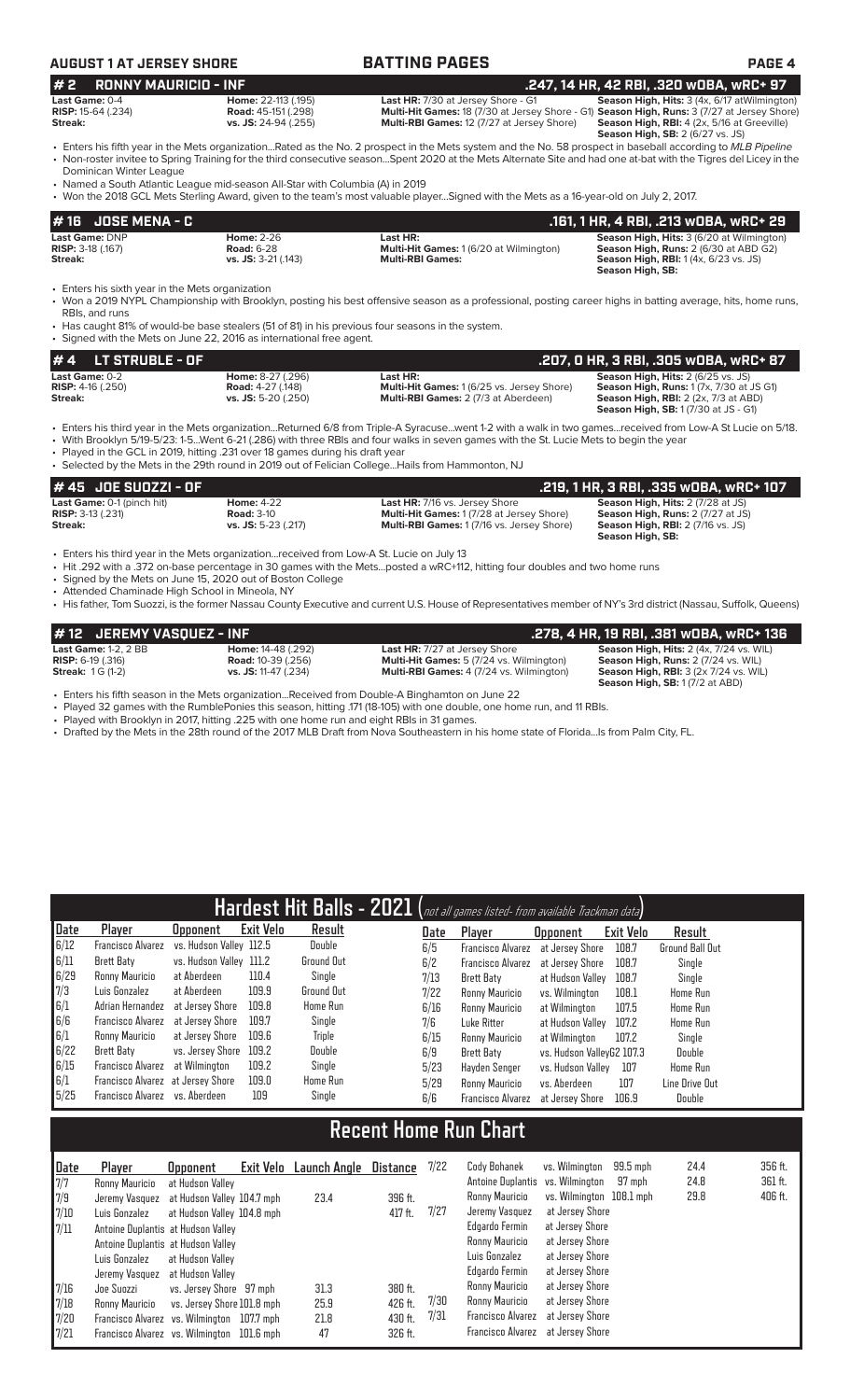| <b>AUGUST 1 AT JERSEY SHORE</b>              |                                                                                    | <b>BULLPEN PAGE</b>                                                                                                                                                                          |                              |              |                                 |                  |            |                                                    |                        |                    | <b>PAGE 5</b>                  |                         |
|----------------------------------------------|------------------------------------------------------------------------------------|----------------------------------------------------------------------------------------------------------------------------------------------------------------------------------------------|------------------------------|--------------|---------------------------------|------------------|------------|----------------------------------------------------|------------------------|--------------------|--------------------------------|-------------------------|
| #49<br>Last App: 7/30 at JS G2 Last Loss:    | <b>JOE CAVALLERO - RHP</b>                                                         | 25.0 K%, 8.3 BB%, 3.00 ERA, 2 G<br>SV/OP (Last):                                                                                                                                             | <b>LAST FIVE APPEARANCES</b> |              |                                 |                  |            |                                                    |                        |                    |                                |                         |
| Leadoff: 1-2, BB                             | <b>Inherited Runners/Stranded:</b>                                                 |                                                                                                                                                                                              | Holds:                       |              | DATE OPP                        |                  |            | <b>JOE CAVALLERO</b>                               |                        |                    |                                |                         |
|                                              |                                                                                    | • Enters his fifth year in the Mets systemreceived from Low-A St. Lucie on Wednesday, July 21                                                                                                |                              |              | 7/20* vs. BRD                   | <b>DEC</b>       | IP<br>1.2  | H<br>4<br>$\mathbf{1}$                             | R ER<br>$\overline{4}$ | BB<br>4            | K<br>$\mathbf{1}$              | <b>HR</b><br>$\circ$    |
|                                              |                                                                                    | • Made one appearance for the St. Lucie Mets on July 20, walking four in 12/3 innings                                                                                                        |                              |              | 7/25 vs. WIL                    |                  | 2.0        | 3<br>$\mathbf{1}$                                  | $\mathbf{1}$           | 0                  | $\mathbf{1}$                   | $\circ$                 |
|                                              | • Returns to the field in 2021 after Tommy John surgery                            |                                                                                                                                                                                              |                              |              | 7/30 at JS G2                   |                  | 1.0        | $\circ$<br>0                                       | $\circ$                | $\mathbf{1}$       | $\overline{2}$                 | $\Omega$                |
|                                              | • Has made 34 starts in 66 professional appearances before 2021                    |                                                                                                                                                                                              |                              |              |                                 |                  |            |                                                    |                        |                    |                                |                         |
|                                              |                                                                                    | • Drafted by the Mets in the 24th round of the 2017 MLB Draft from South Florida                                                                                                             |                              |              |                                 |                  |            | <b>JOSH HEJKA</b>                                  |                        |                    |                                |                         |
| #46                                          | <b>JOSH HEJKA - RHP</b>                                                            | 17.9 K%, 5.0 BB%, 2.67 ERA, 15 G                                                                                                                                                             |                              |              | DATE OPP                        | DEC              | IP         | н<br>R                                             | ER                     | BB                 | Κ                              | HR                      |
| Last App: 7/28 at JS                         | <b>Last Loss:</b>                                                                  | <b>SV/OP (Last):</b> 1/1 (7/20 vs. WIL)                                                                                                                                                      | Holds: 2                     | 7/17<br>7/20 | vs. JS<br>vs. WIL               | S                | 2.0<br>0.1 | $\mathbf{1}$<br>$\mathbf{1}$<br>$\circ$<br>$\circ$ | 0<br>0                 | 0<br>$\mathbf{1}$  | $\overline{2}$<br>$\mathbf{1}$ | 0<br>$\circ$            |
| Leadoff: 9-30                                | Inherited Runners/Stranded: 15/9                                                   |                                                                                                                                                                                              |                              | 7/22         | $@$ BUF*                        |                  | 0.1        | 2<br>$\circ$                                       | $\circ$                | $\circ$            | $\circ$                        | $\circ$                 |
|                                              |                                                                                    | • Returns to Brooklyn after spending time with Binghamton (6/3-6/9) and Syracuse (6/10-6/18).                                                                                                |                              |              | 7/25 vs. ERI**                  |                  | 2.0        | $\mathbf 0$<br>0                                   | 0                      | $\circ$            | $\overline{1}$                 | $\circ$                 |
|                                              |                                                                                    | · Enters his third year in the Mets organizationWon a 2019 NYPL title with Brooklyn, splitting time                                                                                          |                              | 7/29         | @ JS<br>*with Triple-A Syracuse |                  | 2.1        | 3<br>$\mathbf{1}$                                  | $\mathbf{1}$           | $\circ$            | 3                              | 1                       |
| with the Cyclones and Kingsport Mets         |                                                                                    |                                                                                                                                                                                              |                              |              | *with Double-A Binghamton       |                  |            |                                                    |                        |                    |                                |                         |
|                                              |                                                                                    | · Signed as a minor league free agent in mid-summer after pitching in six games with the Westside                                                                                            |                              |              |                                 |                  |            | <b>BRIAN METOYER</b>                               |                        |                    |                                |                         |
|                                              | Wolly Mammoths in the United Shore Baseball League                                 | . Pitched all four years at Johns Hopkins, switching to submarine later in his career.                                                                                                       |                              | 6/3          | DATE OPP<br>@ JS                | DEC<br><b>SV</b> | IP<br>2.0  | R<br>H<br>3<br>1                                   | ER<br>$\mathbf{1}$     | BB<br>0            | Κ<br>5                         | ΗR<br>$\circ$           |
| #5                                           | <b>BRIAN METOYER - RHP</b>                                                         | 35.5 K%, 13.2 BB%, 3.44 ERA, 11 G                                                                                                                                                            |                              |              | 6/9 vs. HV G1                   |                  | 1.1        | 0<br>0                                             | 0                      | 2                  | 3                              | $\circ$                 |
| Last App: 7/31 at JS                         | Last Loss: 5/15 at GVL                                                             | SV/OP (Last): 1/1 (6/3 at JS)                                                                                                                                                                | Holds:                       | 6/15         | @ WIL                           | W                | 2.0        | $\circ$<br>$\circ$                                 | 0                      | $\mathbf{1}$       | 3                              | $\circ$                 |
|                                              | Leadoff: 4-14, 2 BB, HBP Inherited Runners/Stranded: 4/3                           |                                                                                                                                                                                              |                              | 7/27<br>7/31 | @ JS<br>@ JS                    |                  | 1.0<br>1.0 | 0<br>$\circ$<br>0<br>0                             | 0<br>0                 | 1<br>$\circ$       | 3<br>$\overline{2}$            | $\circ$<br>$\circ$      |
|                                              |                                                                                    | · Enters his fourth year in the Mets orgWon a New York Penn League title with Brooklyn in 2019                                                                                               |                              |              |                                 |                  |            | <b>BRYCE MONTES DE OCA</b>                         |                        |                    |                                |                         |
|                                              |                                                                                    | • Struck out 40 batters over 28.2 innings with BrooklynSpent his first professional season with                                                                                              |                              |              | DATE OPP                        | DEC              | IP         | н<br>R                                             | ER                     | BB                 | Κ                              | HR                      |
| <b>GCL Mets and Kingsport Mets</b>           |                                                                                    |                                                                                                                                                                                              |                              | 7/15         | vs. JS                          |                  | 1.1        | $\circ$<br>$\circ$                                 | 0                      | $\mathbf{1}$       | $\mathbf{1}$                   | $\circ$                 |
|                                              |                                                                                    | • Joins Ronnie Robbins (30th, 1981 - Toronto) as the only two LSU-Alexandria Generals to be                                                                                                  |                              | 7/18<br>7/21 | vs. JS<br>vs. WIL               | <b>SV</b>        | 1.0<br>1.0 | 0<br>0<br>$\mathbf 0$<br>$\circ$                   | 0<br>$\circ$           | 1<br>$\mathbf{1}$  | $\mathbf{1}$<br>$\overline{2}$ | 0<br>$\circ$            |
| drafted by a MLB team in school history      |                                                                                    |                                                                                                                                                                                              |                              | 7/24         | vs. WIL                         |                  | 1.0        | 2<br>$\overline{2}$                                | 2                      | $\circ$            | 3                              | $\mathbf{1}$            |
|                                              | • Native of Natchitoches (NACK-ah-tish), the oldest city in Louisiana (est. 1714). |                                                                                                                                                                                              |                              |              | 7/30 at JS G1 SV                |                  | 1.1        | $\circ$<br>$\mathbf{1}$                            | $\Omega$               | $\Omega$           | 3                              | $\Omega$                |
| #43                                          | <b>BRYCE MONTES DE OCA - RHP</b>                                                   | 30.3 K%, 19.3 BB%, 3.33 ERA, 19 G                                                                                                                                                            |                              |              |                                 |                  |            | <b>COLBY MORRIS</b>                                |                        |                    |                                |                         |
| Last App: 7/30 at JS G1 Last Loss: 7/6 at HV |                                                                                    | <b>SV/OP (Last):</b> 4/4 (7/30 at JS G1)                                                                                                                                                     | Holds: 1                     | DATE         | OPP                             | <b>DEC</b>       | IP         | R<br>Н                                             | ER                     | BB                 | К                              | HR                      |
| <b>Leadoff: 5-18, 4 BB</b>                   | <b>Inherited Runners/Stranded: 4/4</b>                                             |                                                                                                                                                                                              |                              | 7/13<br>7/18 | vs. JS<br>vs. JS                |                  | 2.0<br>2.0 | $\mathbf 0$<br>0<br>0<br>0                         | 0<br>0                 | 0<br>0             | 2<br>2                         | 0<br>0                  |
|                                              |                                                                                    | • Enters his fourth year in the Mets orgHas not pitched as a professional due to injuries                                                                                                    |                              | 7/22         | vs. WIL                         |                  | 2.0        | 2<br>$\overline{4}$                                | 2                      | $\circ$            | 3                              | $\circ$                 |
| nerve transposition                          |                                                                                    | • Underwent Tommy John surgery as a high school junior and missed 2016 after having ulnar                                                                                                    |                              | 7/25         | vs. WIL                         | BS               | 1.0        | $\overline{2}$<br>$\mathbf{1}$                     | $\mathbf{1}$           | $\circ$            | $\overline{2}$                 | $\mathbf{1}$            |
|                                              |                                                                                    | • Previously drafted by Washington in the 15th round of the 2017 MLB Draft and by the Chicago                                                                                                |                              | 7/31         | @ JS                            |                  | 2.0        | $\circ$<br>$\circ$                                 | $\circ$                | $\mathbf{1}$       | $\mathbf{1}$                   | $\Omega$                |
|                                              | White Sox in the 14th round of the 2015 MLB Draft.                                 |                                                                                                                                                                                              |                              |              |                                 |                  |            | <b>CONNOR O'NEIL</b>                               |                        |                    |                                |                         |
| #38                                          | <b>COLBY MORRIS - RHP</b>                                                          | 20.5 K%, 11.8 BB%, 4.66 ERA, 15 G                                                                                                                                                            |                              | 7/10         | DATE OPP<br>@ HV                | <b>DEC</b>       | IP<br>1.0  | R<br>H<br>3<br>2                                   | ER<br>2                | BB<br>2            | К<br>0                         | <b>HR</b><br>0          |
| Last App: 7/31 at JS                         | <b>Last Loss:</b>                                                                  | SV/OP (Last):                                                                                                                                                                                | Holds:                       | 7/15         | vs. JS                          |                  | 1.1        | 3<br>4                                             | 3                      | $\mathbf{1}$       | 4                              | 0                       |
|                                              | Leadoff: 6-23, 3 BB, 3 HBP Inherited Runners/Stranded: 6/2                         |                                                                                                                                                                                              |                              | 7/20         | vs. WIL                         |                  | 1.0        | $\mathbf{1}$<br>$\mathbf{1}$                       | $\mathbf{1}$           | $\circ$            | 2                              | $\mathbf{1}$            |
|                                              |                                                                                    | • Enters his first season in the Mets organizationcalled up from Low-A St. Lucie on May 20                                                                                                   |                              | 7/23<br>7/27 | vs. WIL<br>@ JS                 | H                | 1.0<br>2.0 | $\overline{2}$<br>2<br>$\circ$<br>$\circ$          | 2<br>$\Omega$          | 1<br>$\Omega$      | $\overline{2}$<br>3            | $\mathbf{1}$<br>$\circ$ |
|                                              |                                                                                    | • Made four scoreless appearances in relief for the St. Lucie Mets to being 2021                                                                                                             |                              |              |                                 |                  |            | <b>MICHEL OTANEZ</b>                               |                        |                    |                                |                         |
|                                              | • Minor League free agent signingpitched at Middlebury in Vermont                  |                                                                                                                                                                                              |                              | DATE         | OPP                             | <b>DEC</b>       | IP         | R<br>Н                                             | ER                     | BB                 | Κ                              | <b>HR</b>               |
| #9                                           | <b>CONNER O'NEIL - RHP</b>                                                         | 24.2 K%, 12.1 BB%, 7.07 ERA, 9 G                                                                                                                                                             |                              | 7/13<br>7/16 | vs. JS<br>vs. JS                |                  | 2.0<br>0.2 | 0<br>$\circ$<br>0<br>O                             | 0<br>0                 | 3                  | 2                              | 0<br>0                  |
| Last App: 7/27 at JS                         | <b>Last Loss:</b>                                                                  | SV/OP (Last):                                                                                                                                                                                | Holds: 1                     | 7/20         | vs. WIL                         | H                | 1.0        | 0<br>1                                             | $\mathbf{1}$           | 3                  | 2                              | 0                       |
| <b>Leadoff: 4-13, HR</b>                     | <b>Inherited Runners/Stranded: 8/3</b>                                             |                                                                                                                                                                                              |                              | 7/23         | vs. WIL                         | Н                | 0.1        | 0<br>1                                             | $\mathbf{1}$           | 3                  | 1                              | 0                       |
|                                              |                                                                                    | • Enters his fifth year in the Mets organizationreceived from Double-A Binghamton on 6/20                                                                                                    |                              | 7/28         | @ JS                            |                  | 1.0        | 0<br>0                                             | 0                      | 0                  | 3                              | $\circ$                 |
|                                              | • Has not pitched in 2021 Last pitched for Advanced-A St. Lucie in 2019            |                                                                                                                                                                                              |                              |              |                                 |                  |            | <b>HUNTER PARSONS</b>                              |                        |                    |                                |                         |
|                                              |                                                                                    | • Spent his first professional season with Brooklyn in 2017, pitching 19 times in relief<br>• Drafted by the Mets in the 7th round of the 2017 MLB Draft from Cal State-Northridge           |                              | DATE<br>7/9  | OPP<br>@ HV                     | DEC              | IP<br>2.0  | н<br>R<br>0<br>1                                   | ER<br>0                | BB<br>$\mathbf{1}$ | К<br>$\mathbf{1}$              | <b>HR</b><br>0          |
|                                              |                                                                                    |                                                                                                                                                                                              |                              | 7/14         | vs. JS                          |                  | 1.2        | $\circ$<br>0                                       | 0                      | $\overline{2}$     | 2                              | 0                       |
| #26                                          | <b>MICHEL OTANEZ - RHP</b>                                                         | 27.3 K%, 24.8 BB%, 5.40 ERA, 22 G                                                                                                                                                            |                              | 7/18         | vs. JS                          |                  | 1.0        | 3<br>3                                             | 3                      | 0                  | 0                              | 0                       |
| Last App: 7/28 at JS                         | <b>Last Loss:</b>                                                                  | <b>SV/OP (Last): 0/2 (BS vs. JS)</b>                                                                                                                                                         | Holds: 3                     | 7/23<br>7/27 | vs. WIL<br>@ JS                 | Н<br>W           | 1.0<br>1.1 | 0<br>0<br>0<br>1                                   | 0<br>0                 | 1<br>$\mathbf{1}$  | 1<br>$\overline{2}$            | 0<br>0                  |
| <b>Leadoff: 3-20, 2 BB</b>                   | Inherited Runners/Stranded: 15/5                                                   |                                                                                                                                                                                              |                              |              |                                 |                  |            | <b>EVY RUIBAL</b>                                  |                        |                    |                                |                         |
|                                              |                                                                                    | • Enters his sixth year in the Mets orgNo. 26 prospect in the system according to MLB Pipeline                                                                                               |                              | DATE         | OPP                             | DEC              | IP         | R<br>н                                             | ER                     | BB                 | К                              | HR                      |
|                                              | • Returns to Brooklyn for the second assignment in a row                           |                                                                                                                                                                                              |                              | 7/11         | @ HV                            |                  | 1.0        | 2<br>2                                             | 2                      | $\mathbf{1}$       | $\mathbf{1}$                   | 0                       |
|                                              |                                                                                    | • Pitched with the Cyclones and won an NYPL title in 2019 and also spent time with Kingsport<br>• Missed 2017 due to injuryStruck out 21 batters in 21.1 innings with the DSL Mets1 in 2016. |                              | 7/15<br>7/20 | vs. JS<br>vs. WIL               | н                | 1.2<br>1.2 | 2<br>$\overline{2}$<br>$\circ$<br>1                | 1<br>0                 | 3<br>$\mathbf{1}$  | 3<br>$\mathbf{1}$              | 0<br>$\mathbf 0$        |
|                                              |                                                                                    |                                                                                                                                                                                              |                              | 7/23         | vs. WIL                         | S                | 1.0        | 0<br>0                                             | 0                      | 0                  | 1                              | 0                       |
| #44                                          | <b>HUNTER PARSONS - RHP</b>                                                        | 22.5 K%, 16.9 BB%, 5.03 ERA, 12 G                                                                                                                                                            |                              | 7/31         | @ JS                            |                  | 0.2        | $\mathbf 0$<br>0                                   | 0                      | $\mathbf{1}$       | $\circ$                        | $\circ$                 |
| Last App: 7/27 at JS                         | <b>Last Loss:</b>                                                                  | SV/OP (Last):                                                                                                                                                                                | Holds: 1                     |              |                                 |                  |            |                                                    |                        |                    |                                |                         |
| Leadoff: 3-15, 3 BB                          | <b>Inherited Runners/Stranded: 8/5</b>                                             |                                                                                                                                                                                              |                              |              |                                 |                  |            | <b>WILLY TAVERAS</b>                               |                        |                    |                                |                         |
|                                              |                                                                                    | • Enters his third year in the Mets orgCalled up from Low-A St. Lucie on May 20<br>• Made four relief appearances with the Mets (A-), striking out 18 in 10 innings (45% K rate).            |                              | DATE<br>6/27 | OPP<br>DUN <sup>*</sup>         | DEC<br>W         | IP<br>2.0  | Н<br>R<br>0<br>0                                   | ER<br>0                | BB<br>0            | К<br>2                         | HR<br>0                 |
|                                              | • Pitched with the Cyclones and won an NYPL title in 2019                          |                                                                                                                                                                                              |                              | 6/23         | DUN <sup>*</sup>                |                  | 0.1        | 2<br>2                                             | 2                      | 0                  | 1                              | $\mathbf{1}$            |
|                                              |                                                                                    |                                                                                                                                                                                              |                              | 7/17         | JS                              |                  | 1.0        | 0<br>0                                             | 0                      | $\mathbf{1}$       | 1                              | 0                       |
| #50<br><b>EVY RUIBAL - RHP</b>               |                                                                                    | 21.4 K%, 19.0 BB% 6.00 ERA, 7 G                                                                                                                                                              |                              | 7/21<br>7/25 | WIL<br>vs. WIL                  | W, BS<br>W       | 2.0<br>2.0 | 2<br>3<br>$\mathbf{1}$<br>0                        | $\overline{2}$<br>0    | $\circ$<br>$\circ$ | 3<br>3                         | $\mathbf{1}$<br>$\circ$ |
| Last App: 7/31 at JS                         | Last Loss:                                                                         | SV/OP (Last):<br>Holds: 1                                                                                                                                                                    |                              |              | *With Low-A St. Lucie           |                  |            |                                                    |                        |                    |                                |                         |
| Leadoff: 1-6                                 | Inherited Runners/Stranded: 6/4                                                    |                                                                                                                                                                                              |                              |              |                                 |                  |            |                                                    |                        |                    |                                |                         |
|                                              |                                                                                    | · Signed to a minor league deal on June 27 from the Florence Y'alls (Frontier League)                                                                                                        |                              |              |                                 |                  |            |                                                    |                        |                    |                                |                         |
|                                              |                                                                                    | • Pitched in the Dodgers system from 2015-2018, reaching High-A Rancho Cucamonga                                                                                                             |                              |              |                                 |                  |            |                                                    |                        |                    |                                |                         |
|                                              |                                                                                    | • Drafted by the Dodgers in the 16th round of the 2017 MLB Draft from Notre Dame                                                                                                             |                              |              |                                 |                  |            |                                                    |                        |                    |                                |                         |
|                                              | · From Milburn, New Jersey, attending Milburn High School                          |                                                                                                                                                                                              |                              |              |                                 |                  |            |                                                    |                        |                    |                                |                         |
| #35                                          | <b>WILLY TAVERAS - RHP</b>                                                         | 35.0 K%, 5.0 BB% 3.60 ERA, 3 G                                                                                                                                                               |                              |              |                                 |                  |            |                                                    |                        |                    |                                |                         |
| Last App: 7/25 vs. WIL Last Loss:            |                                                                                    | <b>SV/OP (Last): 0/1</b><br>Holds:                                                                                                                                                           |                              |              |                                 |                  |            |                                                    |                        |                    |                                |                         |
| Leadoff: 0-4, BB                             | Inherited Runners/Stranded: 0/0                                                    |                                                                                                                                                                                              |                              |              |                                 |                  |            |                                                    |                        |                    |                                |                         |
|                                              |                                                                                    | • Received from Low-A St. Lucie on Friday, July 16 in a move that sent LHP Andrew Ed-                                                                                                        |                              |              |                                 |                  |            |                                                    |                        |                    |                                |                         |

wards to Double-A Binghamton

• Pitched in 18 games with St. Lucie, posting a 36% strikeout rate (best in career) and a 2.1% walk rate (lowest of career)

• Struggled in Low-A Columbia in 2019, allowing a 4.56 FIP...2021 FIP is 2.49

• 23 years old from Villa Isabela in the Dominican Republic...Signed by Mets June 1, 2016

|                |                                    | <b>Number of Pitches Thrown</b> |    |    |    |    |     |  |  |  |  |  |
|----------------|------------------------------------|---------------------------------|----|----|----|----|-----|--|--|--|--|--|
| <b>Pitcher</b> | Days Rest 7/27 7/28 7/29 7/30 7/31 |                                 |    |    |    |    | 8/1 |  |  |  |  |  |
| Cavallero      |                                    |                                 |    |    | 18 |    |     |  |  |  |  |  |
| Hejka          | 3                                  | --                              | 29 |    |    |    |     |  |  |  |  |  |
| Metoyer        | 0                                  | 15                              |    |    |    | 13 |     |  |  |  |  |  |
| Montes de Oca  | 1                                  | --                              |    | -- | 26 | -- |     |  |  |  |  |  |
| Morris         | O                                  | --                              |    | -- |    | 27 |     |  |  |  |  |  |
| O'Neil         | 4                                  | 27                              |    |    |    |    |     |  |  |  |  |  |
| Otanez         | 3                                  |                                 | 14 |    |    |    |     |  |  |  |  |  |
| Parsons        | 4                                  | 28                              |    |    |    |    |     |  |  |  |  |  |
| Ruibal         | O                                  | --                              |    | -- |    | 14 |     |  |  |  |  |  |
| Taveras        | 6                                  |                                 |    |    |    |    |     |  |  |  |  |  |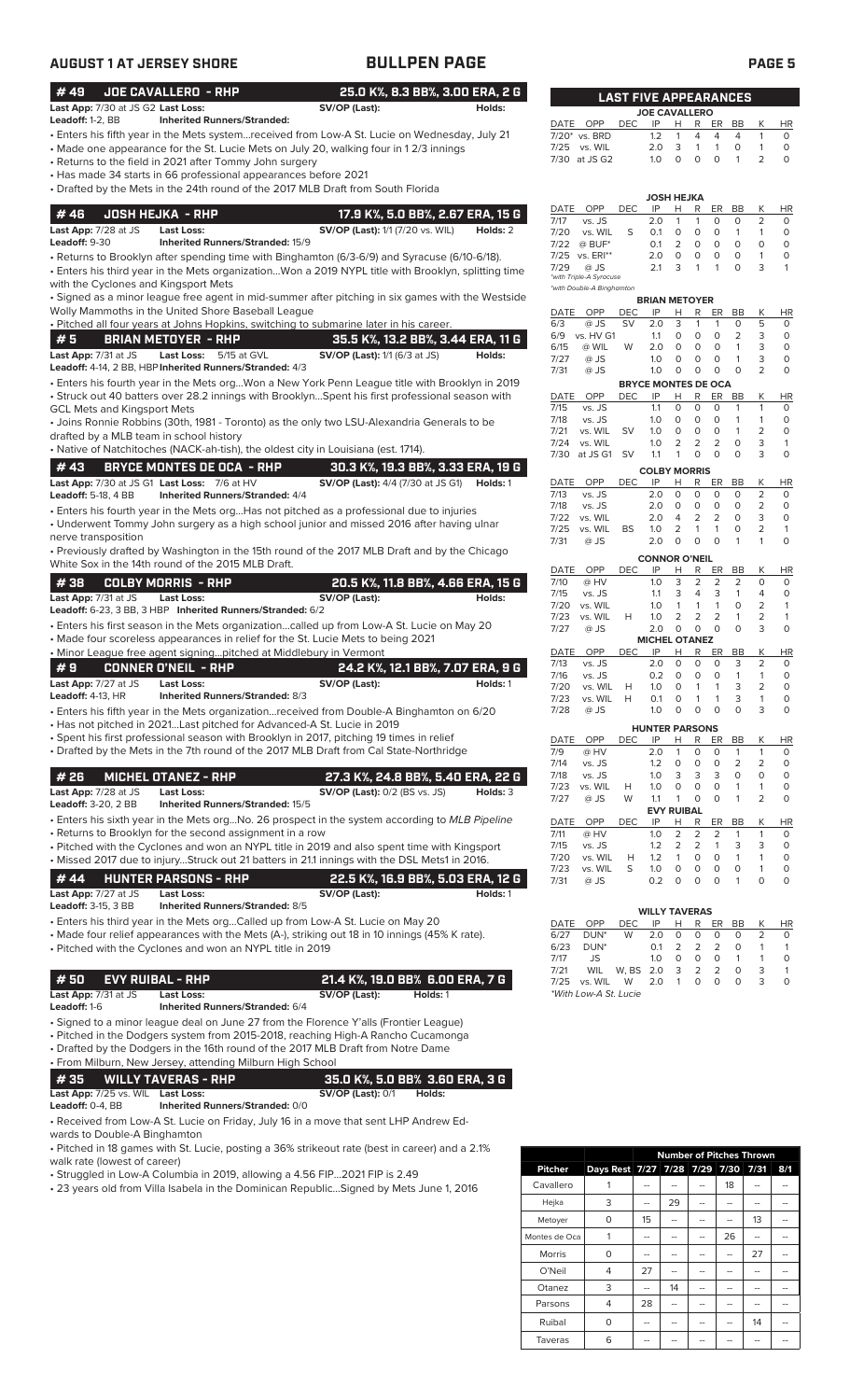### **AUGUST 1 AT JERSEY SHORE HIGH/LOW & CHARTS PAGE 6**

| Most Hits, Game  4 (4x, last: Antoine Duplantis, Luis Gonzalez 7/22 vs. Wilmington) |
|-------------------------------------------------------------------------------------|
|                                                                                     |
|                                                                                     |
|                                                                                     |
|                                                                                     |
| Home Runs, Consecutive GamesThree games (2x, last: Luke Ritter, 6/18-6/21)          |
|                                                                                     |
|                                                                                     |
|                                                                                     |
|                                                                                     |
|                                                                                     |
|                                                                                     |
|                                                                                     |
| Most Extra-Base Hits, Game 3 (3x, Cody Bohanek, 6/15 at Wilmington)                 |
|                                                                                     |
| <b>TEAM BATTING HIGHS</b>                                                           |
|                                                                                     |
|                                                                                     |
|                                                                                     |
|                                                                                     |
|                                                                                     |
|                                                                                     |
| $(1110 - 7100 + 1)$                                                                 |

**INDIVIDUAL BATTING HIGHS**

| Most Double Plays Hit into, Game3 (5x, 7/7 at Hudson Valley - 10 innings) |  |
|---------------------------------------------------------------------------|--|

### **FIELDING**

Most Errors, Team, Game...............................................................................6 (5/7 at Asheville) Most Errors, Individual, Game....... 2 (7x, last: Ronny Mauricio, 7/30 at Jersey Shore G2) Most Double Plays Turned, Nine-Inning Game.......................... 3 (5/19 vs. Hudson Valley) Consecutive Errorless Games, Team...

### **STARTERS BY POSITION**

**C-** Alvarez (27), Uriarte (19), Mena (16), Senger (9), Gaddis (3)

**1B-** Genord (48), Vasquez (17), Ritter (5), Bohanek (3), Winaker (2)

**2B-** Ritter (37), Gonzalez (19), Walters (12), Fermin (3), Tiberi (1), Struble (1), McNeil (1), Bohanek (1)

**3B-** Baty (41), Bohanek (19), Tiberi (7), Fermin (6), Gonzalez (1)

**SS-** Mauricio (60), Bohanek (5), Walters (4), Gonzalez (3), Fermin (3)

**LF-** Duplantis (32), Tiberi (12), Suozzi (9), Vasquez (6), Ashford (6), Bohanek (4), Baty (3), Winaker (1), Kleszcz (1), Struble (1)

**CF-** Duplantis (35), Hernandez (23), Mangum (8), Hernandez (8), Molina (6), Ota (2), Ashford (1)

**RF-** Ashford (30), Struble (15), Molina (10), Kleszcz (6), Bohanek (5), Winaker (4), Hernandez (4), Ota (1)

**DH-** Alvarez (21), Mauricio (8), Genord (8), Baty (7), Vasquez (7), Ritter (4), Bohanek (3), Tiberi (3), Hernandez (3), Senger (2), Mena (2), Walters (2), Fermin (2), Mangum (1), Ashford (1), Struble (1)

### **STARTERS BY BATTING ORDER**

**1st -** Duplantis (62), Bohanek (4), Struble (3), Tiberi (2), Mangum (2), Ashford (1), McNeil (1)

**2nd -** Bohanek (18), Fermin (15), Mauricio (10), Ashford (6), Mangum (5), Duplantis (5), Winaker (4), Gonzalez (3), Tiberi (3), Struble (3), Walters (2), Alvarez (2), Ritter (1)

**3rd -** Mauricio (60), Baty (15)

**4th-** Baty (36), Alvarez (23), Ritter (9), Vasquez (5), Genord (2)

**5th-** Alvarez (24), Ritter (14), Vasquez (14), Bohanek (5), Genord (5), Senger (4), Ashford (4), Gonzalez (2), Ota (2), Hernandez (1)

**6th-** Ritter (18), Genord (17), Ashford (11), Bohanek (7), Gonzalez (5), Hernandez (3), Senger (3), Mena (2), Winaker (2), Kleszcz (2), Ota (1), Suozzi (1) Tiberi (1), Uriarte (1)

**7th-** Genord (24), Ashford (11), Gonzalez (6), Tiberi (5), Vasquez (4), Bohanek (4), Senger (3), Uriarte (3), Ritter (3), Hernandez (2), Kleszcz (2), Walters (2), Mena (2), Ashford (1), Suozzi (1), Winaker (1), Gaddis (1)

**8th-** Tiberi (11), Hernandez (10), Genord (9), Uriarte (8), Mena (8), Vasquez (6), Walters (6), Gonzalez (4), Ashford (3), Bohanek (2), Suozzi (2), Gaddis (2), Kleszcz (2), Senger (1), Molina (1), Struble (1)

**9th-** Molina (15), Hernandez (14), Struble (8), Walters (7), Uriarte (7), Mena (6), Suozzi (5), Gon-

|                                               | zalez (3), Mangum (2), Kleszcz (2), Bohanek (1), Tiberi (1) |    |     |     |             |                          |              |    |                 |                   |               |  |
|-----------------------------------------------|-------------------------------------------------------------|----|-----|-----|-------------|--------------------------|--------------|----|-----------------|-------------------|---------------|--|
| <b>CATCHERS STEALING</b>                      |                                                             |    |     |     |             | <b>MULTI-RUN INNINGS</b> |              |    |                 |                   |               |  |
| <b>ATT</b><br><b>PCT</b><br><b>Name</b><br>CS |                                                             |    |     |     | <b>Runs</b> |                          | <b>Times</b> |    | Last            |                   |               |  |
| Alvarez                                       | 11                                                          |    | 39  |     | 28%         |                          |              | 2  |                 | 8th, 7/11 at HV   |               |  |
| Gaddis                                        | Ω                                                           |    | 4   | 0%  |             | 5                        |              | 6  |                 | 5th, 7/27 at JS   |               |  |
| Mena                                          | 3<br>20                                                     |    | 15% |     | 4           |                          | 7            |    | 6th, 7/27 at JS |                   |               |  |
| Senger                                        | $\mathcal{P}$                                               |    | 10  | 20% |             | 3                        |              | 25 |                 | 3rd, 7/24 vs. WIL |               |  |
| Uriarte                                       | 11                                                          |    | 31  | 35% |             | 2                        |              | 44 |                 | 8th, 7/31 at JS   |               |  |
| Team                                          | 27                                                          |    | 106 | 25% |             |                          |              |    |                 |                   |               |  |
|                                               | 1                                                           | 2  | з   | 4   | 5           | 6                        | 7            | 8  | g               | 10+               | <b>TOTALS</b> |  |
| <b>OPPONENTS</b>                              | 37                                                          | 46 | 59  | 45  | 35          | 37                       | 30           | 46 | 24              | 5                 | 350           |  |

**BKLYN 37 27 37 42 35 43 29 46 18 6 322**

| INDIVIDUAL PITCHING HIGHS |                                                                             |  |  |  |  |  |  |  |  |  |
|---------------------------|-----------------------------------------------------------------------------|--|--|--|--|--|--|--|--|--|
|                           |                                                                             |  |  |  |  |  |  |  |  |  |
|                           |                                                                             |  |  |  |  |  |  |  |  |  |
|                           | Most Home Runs Allowed, Game 4 (2x, Jose Butto, 6/6 at Jersey Shore)        |  |  |  |  |  |  |  |  |  |
|                           |                                                                             |  |  |  |  |  |  |  |  |  |
|                           | Most Strikeouts, Game, Reliever5 (3x, Michel Otanez, 6/26 vs. Jersey Shore) |  |  |  |  |  |  |  |  |  |
|                           |                                                                             |  |  |  |  |  |  |  |  |  |
|                           |                                                                             |  |  |  |  |  |  |  |  |  |
|                           |                                                                             |  |  |  |  |  |  |  |  |  |
|                           |                                                                             |  |  |  |  |  |  |  |  |  |
|                           | Most Innings Pitched, Reliever  3.1 (2x Mitch Ragan, 7/24 vs. Wilmington)   |  |  |  |  |  |  |  |  |  |
|                           | Most Consecutive Scoreless Inn., Starter18.2 (Justin Lasko, 7/17-present)   |  |  |  |  |  |  |  |  |  |
|                           |                                                                             |  |  |  |  |  |  |  |  |  |

| <b>TEAM PITCHING HIGHS</b>                                                  |  |
|-----------------------------------------------------------------------------|--|
|                                                                             |  |
|                                                                             |  |
|                                                                             |  |
| Fewest Runs Allowed, Game 0 (3x, last: 7/30 at Jersey Shore G1 - 7 innings) |  |
|                                                                             |  |
|                                                                             |  |
|                                                                             |  |
|                                                                             |  |
|                                                                             |  |
|                                                                             |  |
| Most Strikeouts, Extra Innings  10 (2x, 7/7 at Hudson Valley - 10 innings)  |  |
|                                                                             |  |
|                                                                             |  |
|                                                                             |  |
|                                                                             |  |
| Most Pitchers Used, Extra Innings 5 (5/23 vs. Hudson Valley - 12 innings)   |  |
|                                                                             |  |

|                   | <b>TEAM MISCELLANEOUS</b> |                           |                                                                                |     |  |  |  |  |  |  |  |
|-------------------|---------------------------|---------------------------|--------------------------------------------------------------------------------|-----|--|--|--|--|--|--|--|
|                   |                           |                           |                                                                                |     |  |  |  |  |  |  |  |
|                   |                           |                           | Longest Game, Time, Extra-Inning Game3:30 (6/23 vs. Jersey Shore - 10 innings) |     |  |  |  |  |  |  |  |
|                   |                           |                           | Shortest Game, Time, Nine-Inning Game  2:20 (5/18 vs. Hudson Valley)           |     |  |  |  |  |  |  |  |
|                   |                           |                           |                                                                                |     |  |  |  |  |  |  |  |
|                   |                           |                           |                                                                                |     |  |  |  |  |  |  |  |
|                   |                           |                           |                                                                                |     |  |  |  |  |  |  |  |
|                   |                           |                           |                                                                                |     |  |  |  |  |  |  |  |
|                   |                           |                           |                                                                                |     |  |  |  |  |  |  |  |
|                   |                           |                           |                                                                                |     |  |  |  |  |  |  |  |
|                   |                           |                           |                                                                                |     |  |  |  |  |  |  |  |
|                   |                           |                           |                                                                                |     |  |  |  |  |  |  |  |
|                   |                           |                           |                                                                                |     |  |  |  |  |  |  |  |
|                   |                           |                           |                                                                                |     |  |  |  |  |  |  |  |
|                   |                           | OUTFIELD ASSISTS [9]      | <b>RECORD BREAKDOWN</b>                                                        |     |  |  |  |  |  |  |  |
| <b>NAME</b>       | <b>TOTAL</b>              | (LAST)                    |                                                                                |     |  |  |  |  |  |  |  |
| Duplantis         | 4                         | 5/13 at GVL               |                                                                                |     |  |  |  |  |  |  |  |
| Ashford<br>Molina | $\frac{3}{1}$             | 7/23 vs. WIL              |                                                                                |     |  |  |  |  |  |  |  |
| Winaker           |                           | 5/21 vs. HV<br>5/6 at ASH |                                                                                |     |  |  |  |  |  |  |  |
| Bohanek           |                           | 7/6 at HV                 |                                                                                |     |  |  |  |  |  |  |  |
|                   |                           |                           | $Trailing \wedge H \sim 7$                                                     | 120 |  |  |  |  |  |  |  |

|                          |           | O                                                            |
|--------------------------|-----------|--------------------------------------------------------------|
| UNIFORM RECORDS          |           | G<br>E)                                                      |
| <b>Home White</b>        | $7-3$     | Q                                                            |
| <b>Road Gray</b>         | $13 - 26$ | N<br>S                                                       |
| <b>Championship Gold</b> | $7 - 11$  | O<br>Ъ                                                       |
| <b>Coney Island</b>      | $0 - 2$   | S<br>Н                                                       |
| Los Jefes                | $1-0$     | $\overline{H}$<br>D<br>$\overline{H}$                        |
|                          |           | O<br>S<br>S <sup>-</sup><br>S <sup>-</sup><br>$\overline{H}$ |
|                          |           | R<br>D<br>N<br>S                                             |
|                          |           | O<br>V.<br>V.                                                |
|                          |           | S<br>S                                                       |
|                          |           | O<br>Fi<br>R                                                 |
|                          |           | Lέ                                                           |
|                          |           | S<br>Er                                                      |

**Name Umpire Date** Joe GenordDylan Bradley 7/9 at HV Ed Blankmeyer Joe Belangia 7/11 at HV

**EJECTIONS**

### Trailing After 7...........................................1-30 Leading After 8 ........................................23-3 Tied After 8................................................. 3-4 Trailing After 8...........................................1-29 ut Hit Opponent. Get Out Hit................................................6-34 Equal in Hits.................................................1-3 ..<br>uality Start ... Non Quality Start..................................23-40 .<br>hutouts.. One-Run Games .......................................8-12 Two-Run Games ........................................6-6 core 4 or More Runs.. Hit a Home Run......................................21-24 it 2+ Home Runs. o Not Allow a Home Run.................... 16-13<br>it More Home Runs ..............................16-8 Hit More Home Runs ..............................16-8 pponent Hits More HRs. Starter Goes 6.0 +.....................................6-4 Starter Goes 7.0 + ......................................1-0 Starter Goes 8.0 + ......................................1-0 lome......<mark>.</mark><br>oad......... 12-27 Day Games..................................................3-11 . .<br>ight Games. Scoring First.............................................19-16 Opponent Scores First.......................... 9-30 . .<br>.. North.... vs. South ...................................................... 4-7 eries at Home .<mark>..</mark> Series on Road........................................0-5-1 Overall Series...........................................1-7-4 irst Game of Series Rubber Game of Series ................................. Last Game of Series .................................5-6 Series Sweeps ............................................1-0 Errorless..................................................... 11-17 Extra Innings... vs. LHP Starters.......................................12-13 vs. RHP Starters ...

## Wins in Last At-Bat............ **MISC. WINS**

Come from Behind Wins .11 (7/20 vs. WIL)<br>Wins in Last At-Bat............ 5 (7/25 vs. WIL) Walk-off Wins ...................3 (7/25 vs. WIL)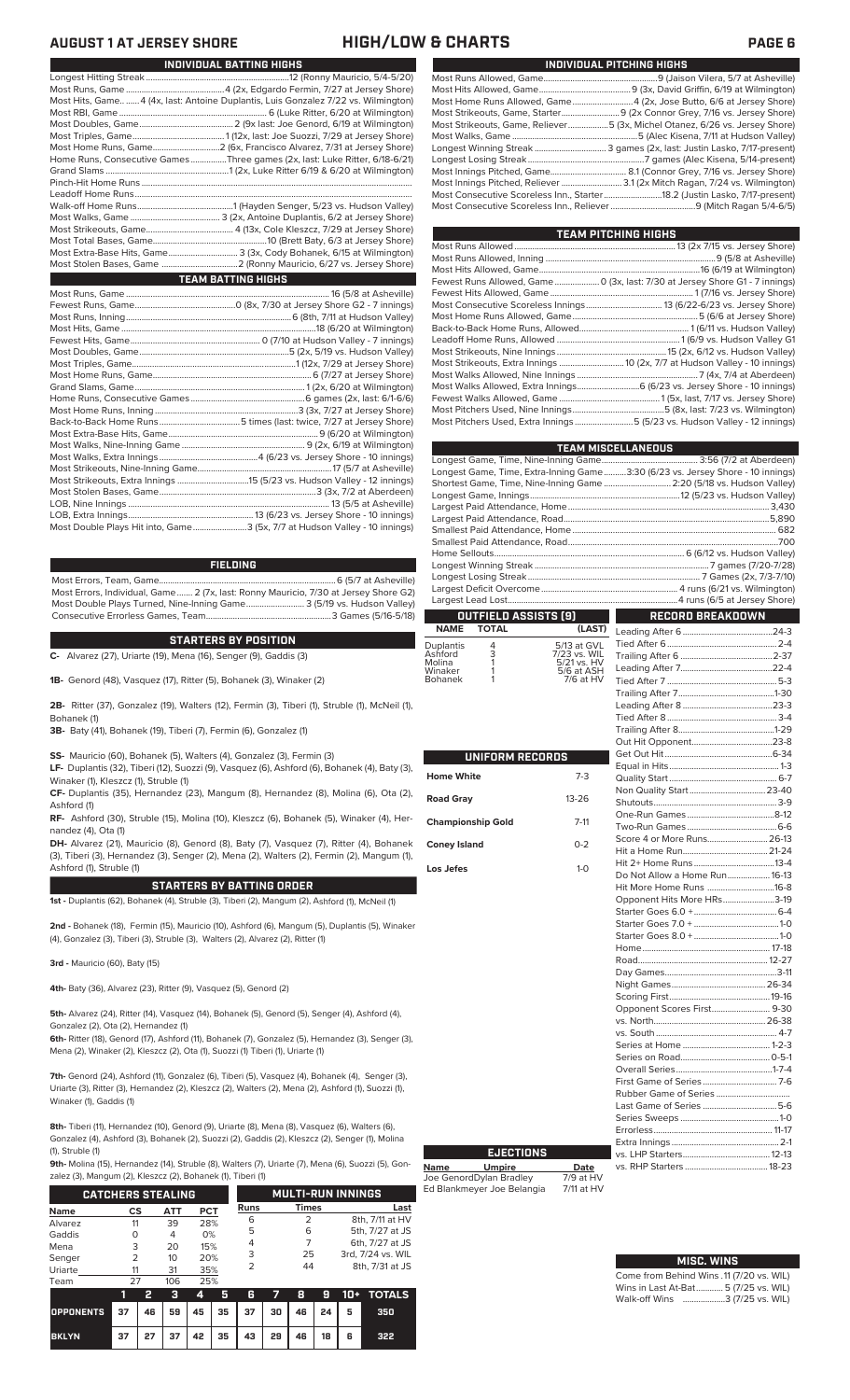## **AUGUST 1 AT JERSEY SHORE GAME BY GAME RESULTS PAGE 7**

|              | <b>GAME-BY-GAME RESULTS</b> |                                      |                |                     |                        |                                    |                  |                                                                                           |                                                   |                                           |              |                   |
|--------------|-----------------------------|--------------------------------------|----------------|---------------------|------------------------|------------------------------------|------------------|-------------------------------------------------------------------------------------------|---------------------------------------------------|-------------------------------------------|--------------|-------------------|
| <b>DATE</b>  | GM#                         | <b>OPPONENT</b>                      | W-L/TIME SCORE |                     | <b>RECORD</b>          | <b>POSITION</b>                    | GA/GB            | <b>WINNING PITCHER</b>                                                                    | <b>LOSING PITCHER</b>                             | <b>SAVE</b>                               | <b>TIME</b>  | <b>ATTENDANCE</b> |
| 5/4          | $\mathbf{1}$                | at Asheville                         | W              | $8 - 2$             | $1 - 0$                | T <sub>1st</sub>                   | $+1$             | Josh Walker (1-0)                                                                         | Blair Henley (0-1)                                |                                           | 3:16         | 1,200             |
| 5/5          | 2                           | at Asheville                         | L              | $6-1$               | $1 - 1$                | T <sub>2</sub> nd                  | $-1$             | Chandler Casey (1-0)                                                                      | Jose Butto (1-0)                                  |                                           | 3:26         | 1,200             |
| 5/6          | 3                           | at Asheville                         | L              | $11 - 4$            | $1 - 2$                | T3rd                               | $-2$             | Matt Ruppenthal (1-0)                                                                     | Oscar Rojas (0-1)                                 |                                           | 3:10         | 1,200             |
| 5/7          | 4                           | at Asheville                         | L              | $13 - 7$            | $1 - 3$                | T3rd                               | -3               | R.J. Freure (1-0)                                                                         | Jaison Vilera (0-1)                               |                                           | 3:44         | 1,200             |
| 5/8          | 5                           | at Asheville                         | W              | $16-12$             | $2 - 3$                | T3rd                               | -3               | Alec Kisena (1-0)                                                                         | Juan Pablo Lopez (1-0)                            |                                           | 3:52         | 1,200             |
| 5/9          |                             | at Asheville                         |                |                     |                        |                                    |                  | Cancelled due to non-COVID-related illness                                                |                                                   |                                           |              |                   |
| 5/10         |                             | OFF DAY                              |                |                     |                        |                                    |                  | Josh Walker (2-0)                                                                         |                                                   |                                           |              |                   |
| 5/11<br>5/12 | 6<br>7                      | at Greenville<br>at Greenville       | W<br>W         | $6-1$<br>$3 - 2$    | $3-3$<br>$4 - 3$       | 2 <sub>nd</sub><br>2 <sub>nd</sub> | $-2.5$<br>$-1.5$ | Brian Metoyer (1-0)                                                                       | Jay Groome (0-2)<br>Yusniel Padron-Artilles (0-2) | Mitch Ragan (1)                           | 3:00<br>3:14 | 1,995<br>1,819    |
| 5/13         | 8                           | at Greenville                        | L              | $8 - 2$             | $4 - 4$                | 2 <sub>nd</sub>                    | $-2.5$           | Chris Murphy (1-1)                                                                        | Oscar Rojas (0-2)                                 |                                           | 3:21         | 2,485             |
| 5/14         | 9                           | at Greenville                        | L              | $5-1$               | $4 - 5$                | 4th                                | $-2.5$           | Brayan Bello (2-0)                                                                        | Alec Kisena (1-1)                                 |                                           | 2:54         | 2,732             |
| 5/15         | 10                          | at Greenville                        | L              | $8 - 4$             | $4-6$                  | 4th                                | $-3.5$           | Yorvin Pantoja (1-0)                                                                      | Brian Metoyer (1-1)                               |                                           | 2:52         | 2,883             |
| 5/16         | 11                          | at Greenville                        | L              | $10 - 9$            | $4 - 7$                | 4th                                | $-3.5$           | Jake Wallace (1-0)                                                                        | Eric Orze (0-1)                                   |                                           | 3:09         | 2,818             |
| 5/17         |                             | OFF DAY                              |                |                     |                        |                                    |                  |                                                                                           |                                                   |                                           |              |                   |
| 5/18         | 12                          | <b>Hudson Valley</b>                 | г              | $4 - 3$             | $4 - 8$                | 5th                                | $-4.5$           | Zach Greene (1-1)                                                                         | Andrew Edwards (0-1)                              |                                           | 2:29         | 1,315             |
| 5/19         | 13                          | <b>Hudson Valley</b>                 | W              | 14-0                | $5-8$                  | 5th                                | $-3.5$           | Allan Winans (1-0)                                                                        | Jhony Brito (0-1)                                 |                                           | 3:01         | 810               |
| 5/20         | 14                          | <b>Hudson Valley</b>                 | L              | $6-1$               | $5-9$                  | 5th                                | $-3.5$           | Luis Medina (2-0)                                                                         | Jaison Vilera (0-2)                               |                                           | 2:42         | 682               |
| 5/21         | 15                          | <b>Hudson Valley</b>                 | W              | $4-1$               | $6-9$                  | 5th                                | $-3.5$           | Josh Walker (3-0)                                                                         | Josh Maciejewski (2-1)                            | Eric Orze (1)                             | 2:33         | 998               |
| 5/22         | 16                          | <b>Hudson Valley</b>                 | L              | $5-3$               | $6-10$                 | 5th                                | $-4.5$           | Ken Waldichuk (1-0)                                                                       | Cam Opp (0-1)                                     |                                           | 3:14         | 1,624             |
| 5/23         | 17                          | <b>Hudson Valley</b>                 | W              | 6-5 (12)            | $7 - 10$               | 5th                                | $-3.5$           | Josh Hejka (1-0)                                                                          | Zach Greene (1-2)                                 |                                           | 3:24         | 1,261             |
| 5/24         | 18                          | OFF DAY                              | г              | $8-1$               | $7 - 11$               | 5th                                | $-4.5$           |                                                                                           |                                                   |                                           | 2:52         | 861               |
| 5/25<br>5/26 | 19                          | Aberdeen<br>Aberdeen                 |                |                     |                        |                                    |                  | Drew Rom (2-0)<br>5/26 game postponed due to rain, makeup scheduled for doubleheader 5/27 | Oscar Rojas (0-3)                                 |                                           |              |                   |
| 5/27         | 19                          | Aberdeen                             | г              | $6-2(7)$            | $7-12$                 | 5th                                | $-5.5$           | Grayson Rodriguez (3-0)                                                                   | Jaison Vilera (0-3)                               |                                           | 2:14         |                   |
|              | 20                          | Aberdeen                             | г              | $10-1(7)$           | $7-13$                 | 5th                                | $-6.5$           | Morgan McSweeney (2-0)                                                                    | Cam Opp (0-2)                                     |                                           | 2:37         | 926               |
| 5/28         | 21                          | Aberdeen                             |                |                     |                        |                                    |                  | 5/28 game postponed due to rain, makeup scheduled for doubleheader 8/25                   |                                                   |                                           |              |                   |
| 5/29         | 21                          | Aberdeen                             | г              | $4-1$               | $7-14$                 | 5th                                | $-7.5$           | <b>Garrett Stallings (3-1)</b>                                                            | Alec Kisena (1-2)                                 | <b>Connor Gillispie (1)</b>               | 2:52         | 1,509             |
| 5/30         | 22                          | Aberdeen                             |                |                     |                        |                                    |                  | 5/30 game posted to a later date to be determined                                         |                                                   |                                           |              |                   |
| 5/31         |                             | OFF DAY                              |                |                     |                        |                                    |                  |                                                                                           |                                                   |                                           |              |                   |
|              |                             |                                      |                |                     |                        |                                    |                  | MAY [7-14]                                                                                |                                                   |                                           |              |                   |
| 6/1          | 22                          | at Jersey Shore                      | W              | $11 - 5$            | $8-14$                 | T4th                               | $-7.5$           | Jose Butto (1-1)                                                                          | Josh Hendrickson (0-1)                            |                                           | 3:03         | 2,077             |
| 6/2          | 23                          | at Jersey Shore                      | L              | $4-1$               | $8 - 15$               | 5th                                | $-8.5$           | Carlo Reyes (1-0)                                                                         | Justin Lasko (0-1)                                | Blake Brown (1)                           | 2:44         | 1,591             |
| 6/3          | 24                          | at Jersey Shore                      | W              | $6 - 4$             | $9 - 15$               | 4th                                | $-8.5$           | Bryce Montes de Oca (1-0)                                                                 | Jack Perkins (0-1)                                | Brian Metoyer (1)                         | 3:15         | 1,473             |
| 6/4<br>6/5   | 25<br>26                    | at Jersey Shore                      | L              | $5-4(7)$<br>$5 - 4$ | $9-16$<br>$9 - 17$     | 5th<br>5th                         | $-9.0$<br>$-9.0$ | Aneurys Zabala (2-2)                                                                      | Allan Winans (1-1)                                |                                           | 2:12<br>2:36 | 2,399             |
| 6/6          | 27                          | at Jersey Shore<br>at Jersey Shore   | L<br>Г         | $11-6$              | $9-18$                 | 5th                                | $-9.5$           | Mike Adams (1-1)<br>Nick Lackney (1-0)                                                    | Mitch Ragan (0-1)<br>Jose Butto (1-2)             |                                           | 3:31         | 2,122<br>2,041    |
| 6/7          |                             | OFF DAY                              |                |                     |                        |                                    |                  |                                                                                           |                                                   |                                           |              |                   |
| 6/9          | 28                          | <b>Hudson Valley</b>                 | L              | $3-2(7)$            | $9-19$                 | 5th                                | $-10.5$          | Tanner Myatt (1-0)                                                                        | Justin Lasko (0-2)                                | Justin Wilson (1)                         | 2:22         |                   |
|              | 29                          | <b>Hudson Valley</b>                 | W              | $5-3(7)$            | $10-19$                | 5th                                | $-9.5$           | Eric Orze (1-1)                                                                           | Luis Medina (2-1)                                 | Bryce Montes de Oca (1)                   | 2:02         | 1,211             |
| 6/10         | 30                          | <b>Hudson Valley</b>                 | L              | $1 - 0$             | 10-20                  | 5th                                | $-9.5$           | <b>Barrett Loseke (2-1)</b>                                                               | Cam Opp (0-3)                                     | Zach Greene (1)                           | 2:37         | 1,396             |
| 6/11         | 31                          | <b>Hudson Valley</b>                 | г              | $8-0$               | $10 - 21$              | 5th                                | $-9.5$           | Ken Waldichuk (2-0)                                                                       | Jaison Vilera (0-4)                               |                                           | 3:06         | 1,597             |
| 6/12         | 32                          | <b>Hudson Valley</b>                 | L              | $5 - 4$             | $10 - 22$              | 5th                                | $-9.5$           | Nelson Alvarez (2-0)                                                                      | Bryce Montes de Oca (1-1)                         | Justin Wilson (2)                         | 3:22         | 2,194             |
| 6/13         | 33                          | <b>Hudson Valley</b>                 | г              | $5-0$               | $10 - 23$              | 5th                                | $-9.5$           | Hayden Wesneski (1-1)                                                                     | Allan Winans (1-2)                                |                                           | 2:50         | 1,749             |
| 6/14         |                             | OFF DAY                              |                |                     |                        |                                    |                  |                                                                                           |                                                   |                                           |              |                   |
| 6/15<br>6/16 | 34<br>35                    | at Wilmington<br>at Wilmington       | W<br>L         | $3-1$<br>$5 - 2$    | $11 - 23$<br>$11 - 24$ | 5th<br>5th                         | $-8.5$<br>$-9.5$ | Brian Metoyer (2-1)<br>Amos Willingham (1-0)                                              | Zach Brzykcy (2-1)<br>Eric Orze (1-2)             | Andrew Edwards (1)<br>Reid Schaller (3)   | 2:21<br>2:51 | 1,188<br>700      |
| 6/17         | 36                          | at Wilmington                        | L              | $8 - 4$             | $11 - 25$              | 5th                                | $-10.5$          | Joan Adon (3-1)                                                                           | Alec Kisena (1-3)                                 |                                           | 2:54         | 1,009             |
| 6/18         | 37                          | at Wilmington                        | W              | $7-5$               | $12 - 25$              | 5th                                | $-10$            | Mitch Ragan (1-1)                                                                         | Reid Schaller (1-1)                               |                                           | 2:52         | 2,565             |
| 6/19         | 38                          | at Wilmington                        | L              | $9 - 8$             | 12-26                  | 5th                                | $-11$            | Christian Vann (2-0)                                                                      | Andrew Edwards (0-2)                              |                                           | 3:26         | 1,899             |
| 6/20         | 39                          | at Wilmington                        | W              | $13-1$              | $13 - 26$              | 5th                                | $-11$            | Justin Lasko (1-2)                                                                        | Alfonso Hernanndez (0-1)                          |                                           | 2:44         | 2,722             |
| 6/21         |                             | OFF DAY                              |                |                     |                        |                                    |                  |                                                                                           |                                                   |                                           |              |                   |
| 6/22         | 40                          | <b>Jersey Shore</b>                  | L              | $7-5$               | $13 - 27$              | 5th                                | $-12$            | <b>Manuel Silva (1-0)</b>                                                                 | Jaison Vilera (0-5)                               | Aneurys Zabala (3)                        | 3:01         | 2,307             |
| 6/23         | 41                          | <b>Jersey Shore</b>                  | W              | 3-2 (10)            | 14-27                  | 5th                                | $-12$            | Mitch Ragan (2-1)                                                                         | Andrew Brown (2-2)                                |                                           | 3:30         | 1,595             |
| 6/24         | 42                          | <b>Jersey Shore</b>                  | L              | $3-0$               | 14-28                  | 5th                                | $-13$            | Kevin Gowdy (2-3)                                                                         | Jose Butto (1-3)                                  | Blake Brown (2)                           | 2:52         | 1,906             |
| 6/25         | 43                          | <b>Jersey Shore</b>                  | W              | $7-2$               | 15-28                  | 5th                                | $-13$            | Cam Opp (1-3)                                                                             | Jonathan Hughes (2-3)                             |                                           | 2:44         | 2,194             |
| 6/26         | 44                          | <b>Jersey Shore</b>                  | W              | $8 - 5$             | 16-28                  | 5th                                | $-13$            | <b>Michel Otanez (1-0)</b>                                                                | Mark Potter (0-2)                                 |                                           | 3:13         | 2,363             |
| 6/27         | 45                          | <b>Jersey Shore</b>                  | г              | $3-0$               | 16-29                  | 5th                                | $-13$            | Dominic Pipkin (2-0)                                                                      | Justin Lasko (1-3)                                | Blake Brown (3)                           | 2:43         | 2,253             |
| 6/28         |                             | OFF DAY                              |                |                     |                        |                                    |                  |                                                                                           |                                                   |                                           |              |                   |
| 6/29<br>6/30 | 46<br>47                    | at Aberdeen<br>at Aberdeen           | L<br>L         | $7-3$<br>$2-1(7)$   | 16-30<br>16-31         | 5th<br>5th                         | $-14$<br>$-14.5$ | Garrett Stallings (4-3)<br>Clayton McGinness (1-1)                                        | Alec Kisena (1-4)<br>Jose Butto (1-4)             | Garrett Farmer (4)<br>Logan Gillaspie (1) | 2:40<br>1:53 | 1,347             |
|              | 48                          | at Aberdeen                          | W              | $7-6(7)$            | $17 - 31$              | 5th                                | $-14.5$          | Jaison Vilera (1-5)                                                                       | Kade Strowd (0-2)                                 | Mitch Ragan (2)                           | 2:31         | 2,405             |
|              |                             |                                      |                |                     |                        |                                    |                  | <b>JUNE [10-17]</b>                                                                       |                                                   |                                           |              |                   |
| 7/1          | 49                          | at Aberdeen                          | L              | $2-0(6)$            | 17-32                  | 5th                                | $-15$            | Drew Rom (5-0)                                                                            | Cam (1-4)                                         |                                           | 1:50         | 1,077             |
| 7/2          | 50                          | at Aberdeen                          | W              | $6 - 5$             | 18-32                  | 5th                                | $-14$            | Colby Morris (1-0)                                                                        | Connor Gillispie (4-4)                            | Bryce Montes de Oca (2)                   | 3:56         | 2,004             |
| 7/3          | 51                          | at Aberdeen                          | L              | $4 - 3$             | 18-33                  | 5th                                | $-14.5$          | Xavier Moore (1-0)                                                                        | Mitch Ragan (2-2)                                 |                                           | 3:00         | 4,668             |
| 7/4          | 52                          | at Aberdeen                          | L              | $7 - 2$             | 18-34                  | 5th                                | $-15.5$          | Garrett Stallings (5-3)                                                                   | Alec Kisena (1-5)                                 |                                           | 2:31         | 3,001             |
| 7/5          |                             | OFF DAY                              |                |                     |                        |                                    |                  |                                                                                           |                                                   |                                           |              |                   |
| 7/6          | 53                          | at Hudson Valley                     | L              | $9 - 7$             | 18-35                  | 5th                                | $-16.5$          | Charlie Ruegger (4-4)                                                                     | Bryce Montes de Oca (1-2)                         | Derek Craft (2)                           | 3:15         | 1,687             |
| 7/7          | 54                          | at Hudson Valley                     | L              | $3-2(10)$           | 18-36                  | 5th                                | $-17.5$          | Barrett Loseke (3-1)                                                                      | Josh Hejka (1-1)                                  |                                           | 2:55         | 2,688             |
| 7/8          | 55                          | at Hudson Valley                     | 7:05 p.m.      |                     |                        |                                    |                  | Game postponed due to rain, doubleheader scheduled for 7/10                               |                                                   |                                           |              |                   |
| 7/9<br>7/10  | 55<br>56                    | at Hudson Valley<br>at Hudson Valley | L              | $6 - 4$             | 18-37<br>18-38         | 5th<br>5th                         | $-18.5$          | Jhony Brito (3-3)                                                                         | Cam Opp (1-5)                                     |                                           | 3:06<br>2:22 | 3,896             |
|              |                             |                                      | L              | $7-1(7)$            |                        |                                    | $-19.5$          | Mitch Spence (3-1)                                                                        | Connor Grey (0-1)                                 |                                           |              |                   |

57 at Hudson Valley L 5-0 (7) 18-39 5th -20.5 Nick Ernst (4-0) Justin Lasko (1-4) 2:03 3,111 7/11 58 at Hudson Valley W 10-3 19-39 5th -19.5 Josh Hejka (2-1) Shawn Semple (3-1) 3:20 2,892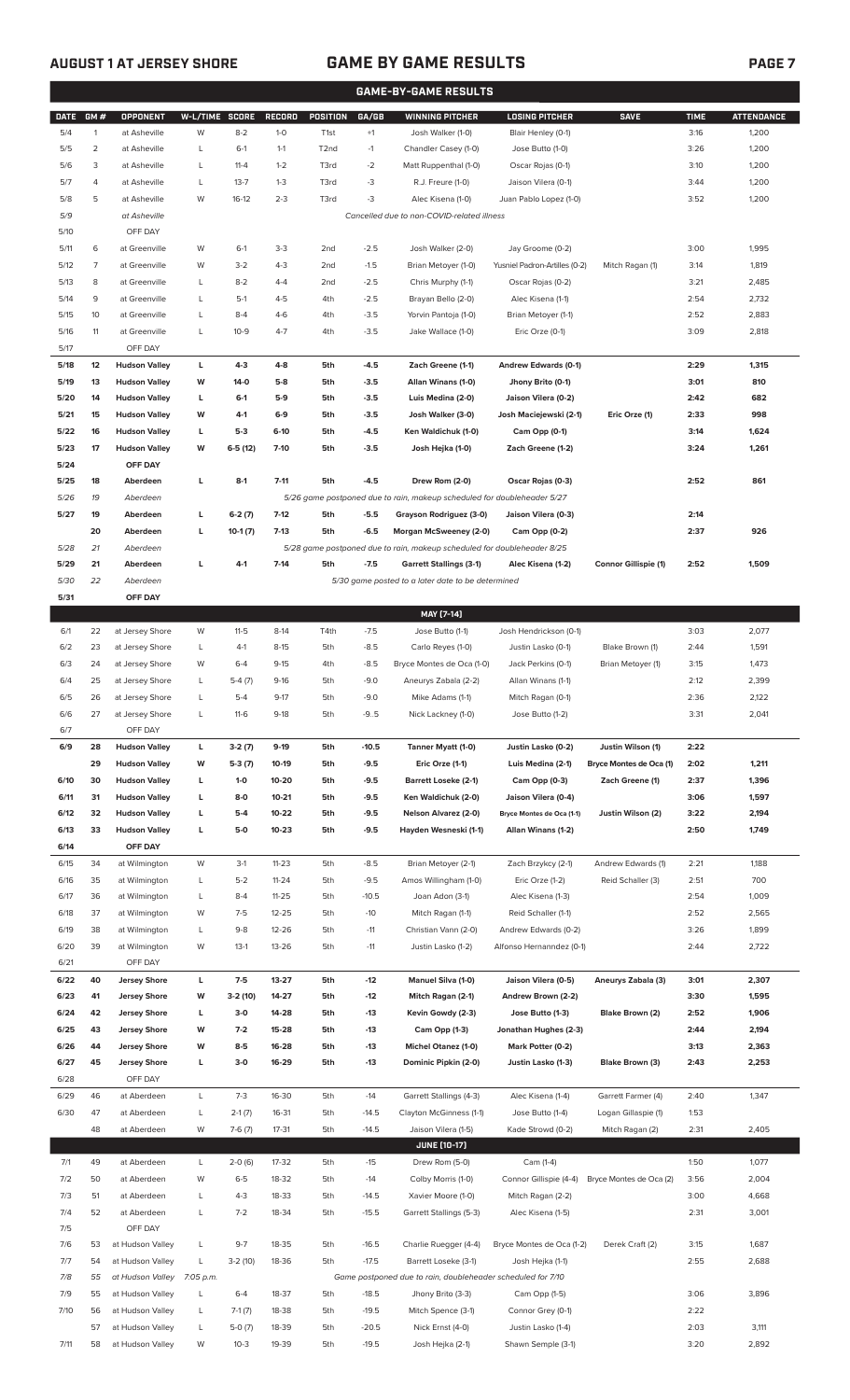## **AUGUST 1 AT JERSEY SHORE GAME-BY-GAME PAGE 8**

| <b>DATE</b><br>7/12 | GM#      | OPPONENT<br>OFF DAY                          | W-L/TIME SCORE         |                   | RECORD         | POSITION   | GA/GB        | <b>WINNING PITCHER</b>                                      | <b>LOSING PITCHER</b>                            | <b>SAVE</b>             | <b>TIME</b> | <b>ATTENDANCE</b> |
|---------------------|----------|----------------------------------------------|------------------------|-------------------|----------------|------------|--------------|-------------------------------------------------------------|--------------------------------------------------|-------------------------|-------------|-------------------|
| 7/13                | 59       | <b>Jersey Shore</b>                          | W                      | $1-0$             | 20-39          | 5th        | $-19.5$      | Michel Otanez (2-0)                                         | Blake Brown (0-1)                                |                         | 2:34        | 2,681             |
| 7/14                | 60       | <b>Jersey Shore</b>                          | L                      | $3-2$             | 20-40          | 5th        | $-19.5$      | Carlo Reyes (2-1)                                           | Andrew Edwards (0-3)                             |                         | 3:13        | 1,898             |
| 7/15                | 61       | <b>Jersey Shore</b>                          | L                      | $13-3$            | 20-41          | 5th        | $-19$        | Dominic Popkin (4-1)                                        | Cam Opp (1-6)                                    | Aiden Anderson (2)      | 3:24        | 1,595             |
| 7/16                | 62       | <b>Jersey Shore</b>                          | W                      | $6-1$             | 21-41          | 5th        | $-19$        | Connor Grey (1-1)                                           | Tom Sutera (0-1)                                 |                         | 2:50        | 1,949             |
| 7/17                | 63       | <b>Jersey Shore</b>                          | W                      | $6-1$             | 22-41          | 5th        | $-19$        | Justin Lasko (2-4)                                          | Kevin Gowdy (3-5)                                |                         | 2:56        | 2,422             |
| 7/18                | 64       | <b>Jersey Shore</b>                          | L                      | $7-1$             | 22-42          | 5th        | -20          | Carlo Reyes (3-1)                                           | Alec Kisena (1-6)                                | Tyler Burch (3)         | 2:52        | 1,570             |
| 7/19                |          | OFF DAY                                      |                        |                   |                |            |              |                                                             |                                                  |                         |             |                   |
| 7/20                | 65       | Wilmington                                   | W                      | $8-6$             | 23-42          | 5th        | -20          | Jaison Vilera (2-5)                                         | Evan Lee (1-3)                                   | Hejka                   | 3:18        | 1,086             |
| 7/21                | 66       | Wilmington                                   | W                      | $5-3$             | 24-42          | 5th        | -20          | Willy Taveras (1-0)                                         | Kyle Hinton (0-1)                                | Bryce Montes de Oca (3) | 2:53        | 1,456             |
| 7/22<br>7/23        | 67<br>68 | Wilmington<br>Wilmington                     | W<br>W                 | $10 - 2$<br>$5-4$ | 25-42<br>26-42 | 5th<br>5th | -20<br>$-19$ | Justin Lasko (3-4)<br>J.T. Ginn (1-0)                       | Alex Troop (4-4)<br><b>Mitchell Parker (0-1)</b> |                         | 3:00        | 3,430             |
| 7/24                | 69       | Wilmington                                   | W                      | $8-3$             | 27-42          | 5th        | $-18$        | Mitch Ragan (1-0)                                           | Joan Udon (3-4)                                  |                         | 3:12        | 2,924             |
| 7/25                | 70       | Wilmington                                   | W                      | $5-4$             | 28-42          | 5th        | $-18$        | Willy Taveras (2-0)                                         | Kyle Hinton (0-2)                                |                         | 3:12        | 1,703             |
| 7/26                |          | OFF DAY                                      |                        |                   |                |            |              |                                                             |                                                  |                         |             |                   |
| 7/27                | 71       | at Jersey Shore                              | W                      | $14 - 5$          | 29-42          | 5th        | $-17$        | Hunter Parsons (1-0)                                        | Jonathan Hughes (3-5)                            |                         | 3:04        | 3,270             |
| 7/28                | 72       | at Jersey Shore                              | L                      | $3-1$             | 29-43          | 5th        | $-17$        | Jhordany Mezquita (2-5)                                     | Cam Opp (1-7)                                    | Tyler Burch (4)         | 3:04        | 2,590             |
| 7/29                | 73       | at Jersey Shore                              |                        |                   |                |            |              | Game postponed due to rain, doubleheader scheduled for 7/30 |                                                  |                         |             |                   |
| 7/30                | 73       | at Jersey Shore                              | W                      | $4-0(7)$          | 30-43          | 5th        | $-17.5$      | Justin Lasko (4-4)                                          | Dominic Pipkin (4-2)                             | Bryce Montes de Oca (4) | 2:20        |                   |
| 7/30                | 74       | at Jersey Shore                              | L                      | $3-0(7)$          | 30-44          | 5th        | $-17$        | Ethan Lindow (3-4)                                          | J.T. Ginn (1-1)                                  |                         | 1:46        | 5,890             |
| 7/31                | 75       | at Jersey Shore                              | L                      | $4 - 3$           | 30-45          | 5th        | $-18$        | Victor Vargas (1-0)<br><b>JULY [13-14]</b>                  | Alec Kisena (1-7)                                | Manuel Silva (2)        | 2:49        | 4,044             |
| 8/1                 | 76       | at Jersey Shore                              | 1:05 p.m.              |                   |                |            |              |                                                             |                                                  |                         |             |                   |
| 8/2                 |          | OFF DAY                                      |                        |                   |                |            |              |                                                             |                                                  |                         |             |                   |
| 8/3                 | 77       | <b>Hudson Valley</b>                         | 7:00 p.m.              |                   |                |            |              |                                                             |                                                  |                         |             |                   |
| 8/4                 | 78       | <b>Hudson Valley</b>                         | 7:00 p.m.              |                   |                |            |              |                                                             |                                                  |                         |             |                   |
| 8/5                 | 79       | <b>Hudson Valley</b>                         | 7:00 p.m.              |                   |                |            |              |                                                             |                                                  |                         |             |                   |
| 8/6                 | 80       | <b>Hudson Valley</b>                         | 7:00 p.m.              |                   |                |            |              |                                                             |                                                  |                         |             |                   |
| 8/7<br>8/8          | 81<br>82 | <b>Hudson Valley</b><br><b>Hudson Valley</b> | 6:00 p.m.<br>4:00 p.m. |                   |                |            |              |                                                             |                                                  |                         |             |                   |
| 8/9                 |          | OFF DAY                                      |                        |                   |                |            |              |                                                             |                                                  |                         |             |                   |
| 8/10                | 83       | at Wilmington                                | 7:05 p.m.              |                   |                |            |              |                                                             |                                                  |                         |             |                   |
| 8/11                | 84       | at Wilmington                                | 7:05 p.m.              |                   |                |            |              |                                                             |                                                  |                         |             |                   |
| 8/12                | 85       | at Wilmington                                | 7:05 p.m.              |                   |                |            |              |                                                             |                                                  |                         |             |                   |
| 8/13                | 86       | at Wilmington                                | 7:05 p.m.              |                   |                |            |              |                                                             |                                                  |                         |             |                   |
| 8/14                | 87       | at Wilmington                                | 6:05 p.m.              |                   |                |            |              |                                                             |                                                  |                         |             |                   |
| 8/15<br>8/16        | 88       | at Wilmington<br>OFF DAY                     | 1:05 p.m.              |                   |                |            |              |                                                             |                                                  |                         |             |                   |
| 8/17                | 89       | at Hudson Valley                             | 7:05 p.m.              |                   |                |            |              |                                                             |                                                  |                         |             |                   |
| 8/18                | 90       | at Hudson Valley                             | 7:05 p.m.              |                   |                |            |              |                                                             |                                                  |                         |             |                   |
| 8/19                | 91       | at Hudson Valley                             | 7:05 p.m.              |                   |                |            |              |                                                             |                                                  |                         |             |                   |
| 8/20                | 92       | at Hudson Valley                             | 7:05 p.m.              |                   |                |            |              |                                                             |                                                  |                         |             |                   |
| 8/21                | 93       | at Hudson Valley                             | 6:05 p.m.              |                   |                |            |              |                                                             |                                                  |                         |             |                   |
| 8/22                | 94       | at Hudson Valley                             | 4:35 p.m.              |                   |                |            |              |                                                             |                                                  |                         |             |                   |
| 8/23<br>8/24        | 95       | OFF DAY<br>Aberdeen                          | 7:00 p.m.              |                   |                |            |              |                                                             |                                                  |                         |             |                   |
| 8/25                | 96       | Aberdeen                                     | 5:00 p.m.              |                   |                |            |              |                                                             |                                                  |                         |             |                   |
|                     | 97       | Aberdeen                                     | DH                     |                   |                |            |              |                                                             |                                                  |                         |             |                   |
| 8/26                | 98       | Aberdeen                                     | 7:00 p.m.              |                   |                |            |              |                                                             |                                                  |                         |             |                   |
| 8/27                | 99       | Aberdeen                                     | 7:00 p.m.              |                   |                |            |              |                                                             |                                                  |                         |             |                   |
| 8/28                | 100      | Aberdeen                                     | 6:00 p.m.              |                   |                |            |              |                                                             |                                                  |                         |             |                   |
| 8/29                | 101      | Aberdeen                                     | 4:00 p.m.              |                   |                |            |              |                                                             |                                                  |                         |             |                   |
| 8/30<br>8/31        | 102      | OFF DAY<br>Wilmington                        | 6:30 p.m.              |                   |                |            |              |                                                             |                                                  |                         |             |                   |
|                     |          |                                              |                        |                   |                |            |              | AUGUST (0-0)                                                |                                                  |                         |             |                   |
| 9/1                 | 103      | Wilmington                                   | 7:00 p.m.              |                   |                |            |              |                                                             |                                                  |                         |             |                   |
| 9/2                 | 104      | Wilmington                                   | 7:00 p.m.              |                   |                |            |              |                                                             |                                                  |                         |             |                   |
| 9/3                 | 105      | Wilmington                                   | 7:00 p.m.              |                   |                |            |              |                                                             |                                                  |                         |             |                   |
| 9/4                 | 106      | Wilmington                                   | 6:00 p.m.              |                   |                |            |              |                                                             |                                                  |                         |             |                   |
| 9/5                 | 107      | Wilmington                                   | 4:00 p.m.              |                   |                |            |              |                                                             |                                                  |                         |             |                   |
| 9/6<br>9/7          | 108      | OFF DAY<br>at Hudson Valley                  | 7:05 p.m.              |                   |                |            |              |                                                             |                                                  |                         |             |                   |
| 9/8                 | 109      | at Hudson Valley                             | 7:05 p.m.              |                   |                |            |              |                                                             |                                                  |                         |             |                   |
| 9/9                 | 110      | at Hudson Valley                             | 7:05 p.m.              |                   |                |            |              |                                                             |                                                  |                         |             |                   |
| 9/10                | 111      | at Hudson Valley                             | 7:05 p.m.              |                   |                |            |              |                                                             |                                                  |                         |             |                   |
| 9/11                | 112      | at Hudson Valley                             | 6:05 p.m.              |                   |                |            |              |                                                             |                                                  |                         |             |                   |
| 9/12                | 113      | at Hudson Valley                             | 4:35 p.m.              |                   |                |            |              |                                                             |                                                  |                         |             |                   |
| 9/13<br>9/14        | 114      | OFF DAY<br><b>Jersey Shore</b>               | 7:00 p.m.              |                   |                |            |              |                                                             |                                                  |                         |             |                   |
| 9/15                | 115      | <b>Jersey Shore</b>                          | 7:00 p.m.              |                   |                |            |              |                                                             |                                                  |                         |             |                   |
| 9/16                | 116      | <b>Jersey Shore</b>                          | 7:00 p.m.              |                   |                |            |              |                                                             |                                                  |                         |             |                   |
| 9/17                | 117      | <b>Jersey Shore</b>                          | 7:00 p.m.              |                   |                |            |              |                                                             |                                                  |                         |             |                   |
| 9/18                | 118      | <b>Jersey Shore</b>                          | 4:00 p.m.              |                   |                |            |              |                                                             |                                                  |                         |             |                   |
| 9/19                | 119      | <b>Jersey Shore</b>                          | 1:00 p.m.              |                   |                |            |              |                                                             |                                                  |                         |             |                   |
|                     |          |                                              |                        |                   |                |            |              | <b>CEDTEMPED (N.M)</b>                                      |                                                  |                         |             |                   |